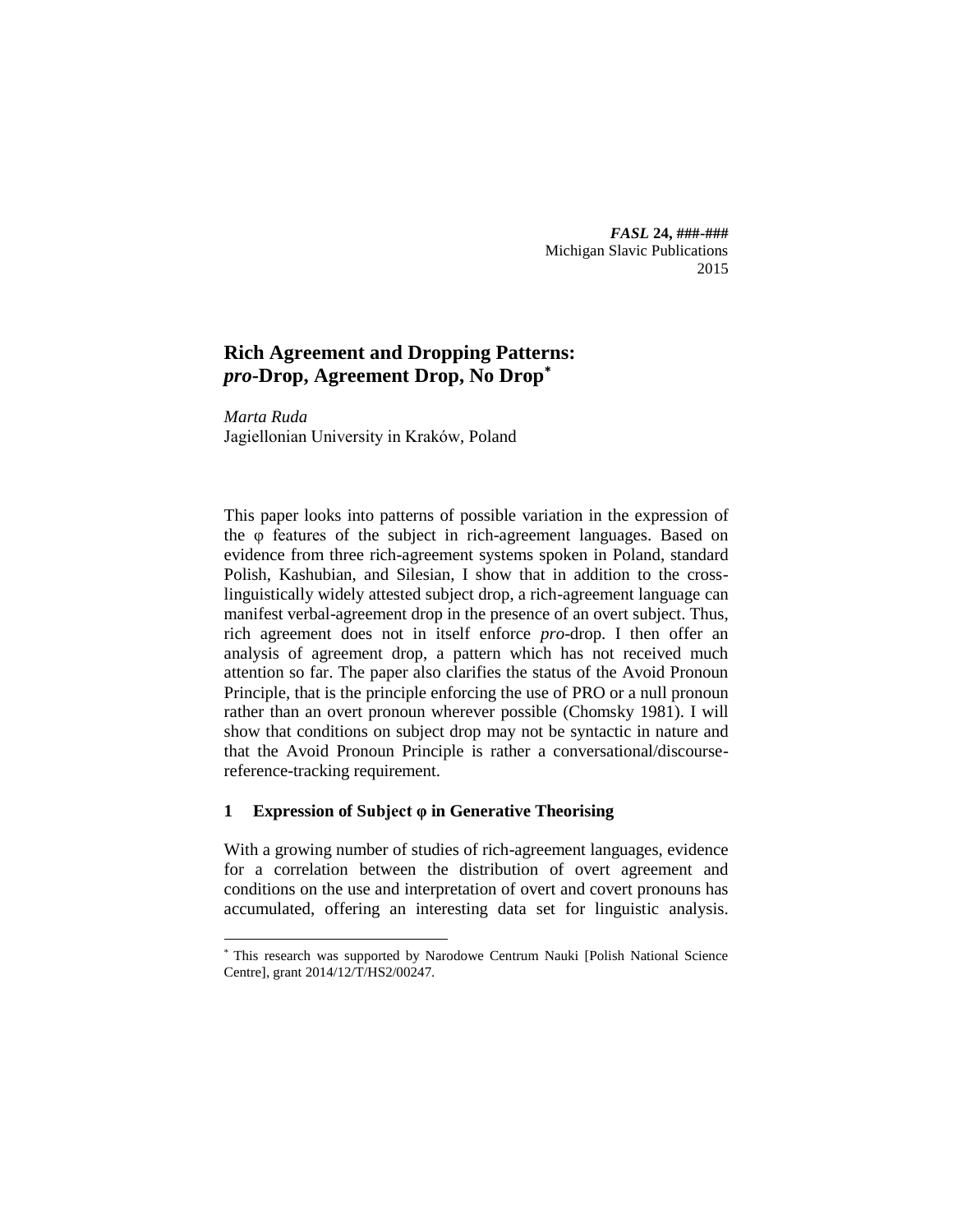Discussing *pro*-drop languages, Chomsky (1982) suggests that pronominals are associated with phonological features only when this is required by some element of the grammar, possibly by lack of government by rich AGR, a version of his Avoid Pronoun Principle, first introduced in Chomsky 1981:65. Even though Chomsky (1981) treats the Avoid Pronoun Principle as a conversational rule and as a tendency rather than a formal requirement, some analyses of *pro*-drop explicitly aim to derive its effects within the syntactic component of the grammar. For example, in her GB analysis employing the requirements of licensing and identification of *pro* introduced in Rizzi 1986, Fernández Soriano (1989:229) suggests the condition in  $(1)$ :<sup>1</sup>

(1) *pro* is obligatory when it is licensed and fully identified.

The condition in (1) makes the prediction that whenever verbal inflection reflects all φ features of overt pronouns in a language, an overt pronominal subject should be ungrammatical if I/AGR is a licensing head. Similarly, Roberts (2010) develops a mechanism ensuring his generalisation in (2) (Roberts 2010:76), where *pro* counts as a defective goal in *pro*-drop languages on his approach:<sup>2</sup>

(2) Defective goals always delete/never have a PF realisation independently of their probe.

In what follows, data from three linguistic systems of Poland, namely standard Polish (henceforth Polish), Kashubian, and Silesian will be

(i) Licensing of *pro*

-

*pro* is governed by  $X_y^0$ 

(modified further into:

*pro* is Case-marked by  $X_y^0$ ),

where the set of heads able to license *pro* is subject to cross-linguistic variation. (ii) Identification of *pro*

<sup>1</sup> Rizzi (1986:519–521) modifies Chomsky's (1982) theory of *pro*, postulating the following conditions on the licensing and identification of *pro*:

a. Let X be the licensing head of an occurrence of *pro*: then *pro* has the grammatical specification of the features on X coindexed with it.

b. Assign arb to the direct θ-role.

<sup>&</sup>lt;sup>2</sup> A defective goal is one which is constituted by a set which is a subset of the set constituting the probe initiating Agree.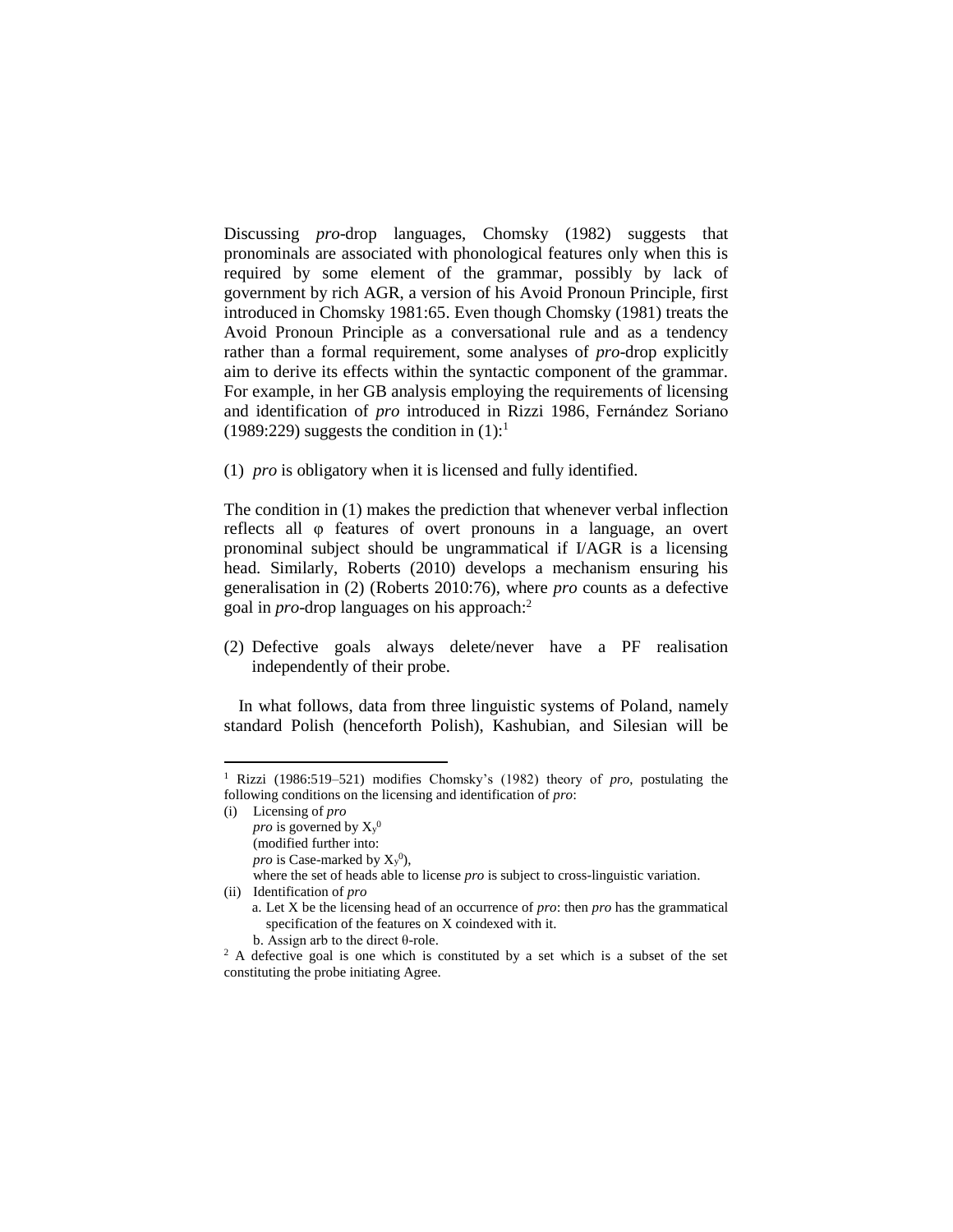brought to bear on the question of the limits of variation with respect to the expression of the  $\varphi$  features of a subject in a rich-agreement system.<sup>3</sup> The data will show that both logically possible patterns of subjectrelated-φ omission are possible, that is *pro*-drop and verbal-agreement drop. Furthermore, the option where nothing is dropped is also attested in the data (and the pronoun is neutral in information-structural terms), suggesting that conditions such as (1) and generalisations such as (2) are too strong. The original conception of the Avoid Pronoun Principle as in Chomsky 1981, relating it to conversational principles/discourse factors, rather than to syntactic conditions, might thus be more adequate in the context of *pro*-drop. The presentation of the data in section 2 is followed by a more detailed discussion of the second pattern of subject-related-φ omission, namely verbal-agreement drop, in section 3. In short, I will suggest that the dropping of agreement marking in Kashubian and Silesian results from an application of the obliteration operation to T in the post-syntactic component. This option is available when obliteration of T does not affect the verb, which has to be realised in accordance with the inflectional paradigms of a language. Section 4 concludes the paper.

#### **2 Configurations of the Expression of Subject φ: the Case of Polish, Kashubian, and Silesian**

Polish is a typical null-subject language, using overt subject pronouns only in information-structurally marked environments, as illustrated in  $(3)–(4)$ :

<sup>-</sup><sup>3</sup> Officially, Silesian, spoken in Upper Silesia (a region between south-western Poland and the north-eastern Czech Republic), is a dialect of Polish. Kashubian, spoken in the North of Poland (Pomerelia), currently tends to be treated as an ethnolect (regional language separate from Polish). In the 2011 population census, 529,377 people declared Silesian as the main language used at home (this includes only speakers of Silesian living in Poland), of whom 126,509 declared it as the only language used at home (a vast majority of respondents declared (standard) Polish in addition). In the same census, 108,140 people declared Kashubian as the main language used at home, of whom 3,802 declared it as the only language used at home (again, a vast majority of respondents declared Polish as the other language; information available at http://stat.gov.pl/download/cps/rde/xbcr/gus/LUD\_ludnosc\_stan\_str\_dem\_spo\_NSP2011. pdf). Both Kashubian and Silesian used to be in close contact with German.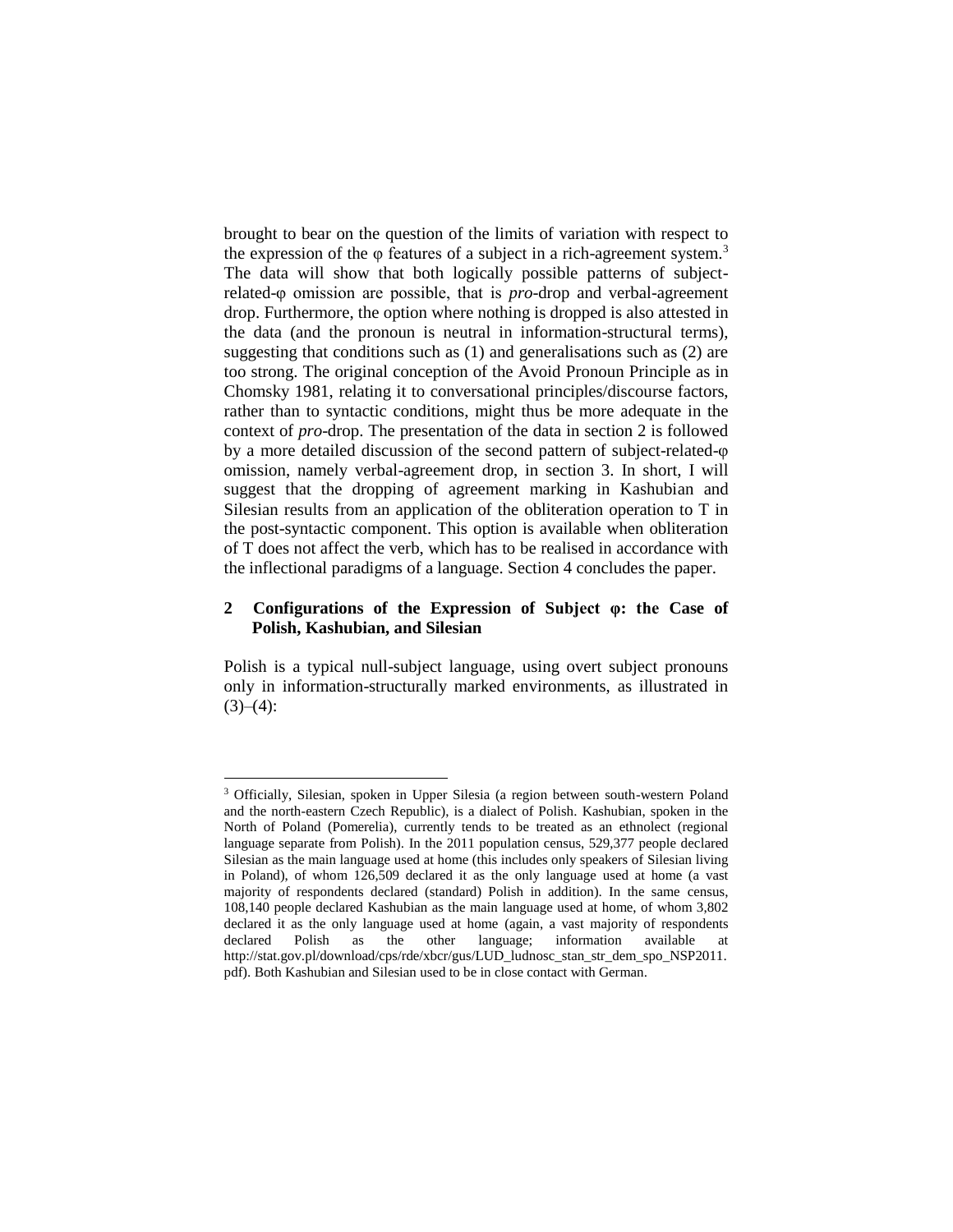- (3) Gdzie jest mama? where is mum 'Where's mum?'
	- a. Poszła na zakupy. went $s_{\text{G,F}}$  on shopping 'She's gone shopping.' b. #Ona poszła na zakupy. she went $_{\text{SGF}}$  on shopping

'It's her who's gone shopping.' [Polish]

- (4) ON poszedł na zakupy? he went $_{\text{SGM}}$  on shopping 'Is it him who's gone shopping?' a. #Nie, poszła.  $no$  went<sub>SG.F</sub> 'No, she did.'
	- b. Nie, ONA poszła.  $no$  she went<sub>SG.F</sub> 'No, SHE did.' [Polish]

-

These facts are unproblematic for any implementation of the Avoid Pronoun Principle.<sup>4</sup> However, the issue becomes more complex when Polish is contrasted with Kashubian and Silesian. The three systems are exactly parallel in terms of the richness of verbal inflectional morphology. The finite verb inflects for person and number in the present tense (and future perfective).<sup>5</sup> To illustrate, Table 1 presents the Kashubian, Polish, and Silesian present tense forms of the verb *sweep*. 6

<sup>4</sup> Since pronouns in stressed positions are not in competition with *pro*, which cannot receive stress, the Avoid Pronoun Principle does not apply to cases such as (4).

<sup>&</sup>lt;sup>5</sup> Future perfective is constructed with the perfective form of the finite stem. Future imperfective requires the use of an auxiliary, inflecting for person and number, and the imperfective *l*-participle form, inflecting for gender and number, or the infinitive.

 $6$  The Kashubian pattern is from Breza 2001:173. Silesian is characterised by significant intra-dialectal variation and some patterns of verbal inflection differ for speakers from different areas. The Silesian data presented in what follows (in standard Polish orthography) which are not attributed to other sources were provided to me by speakers from the Tarnowskie Góry area.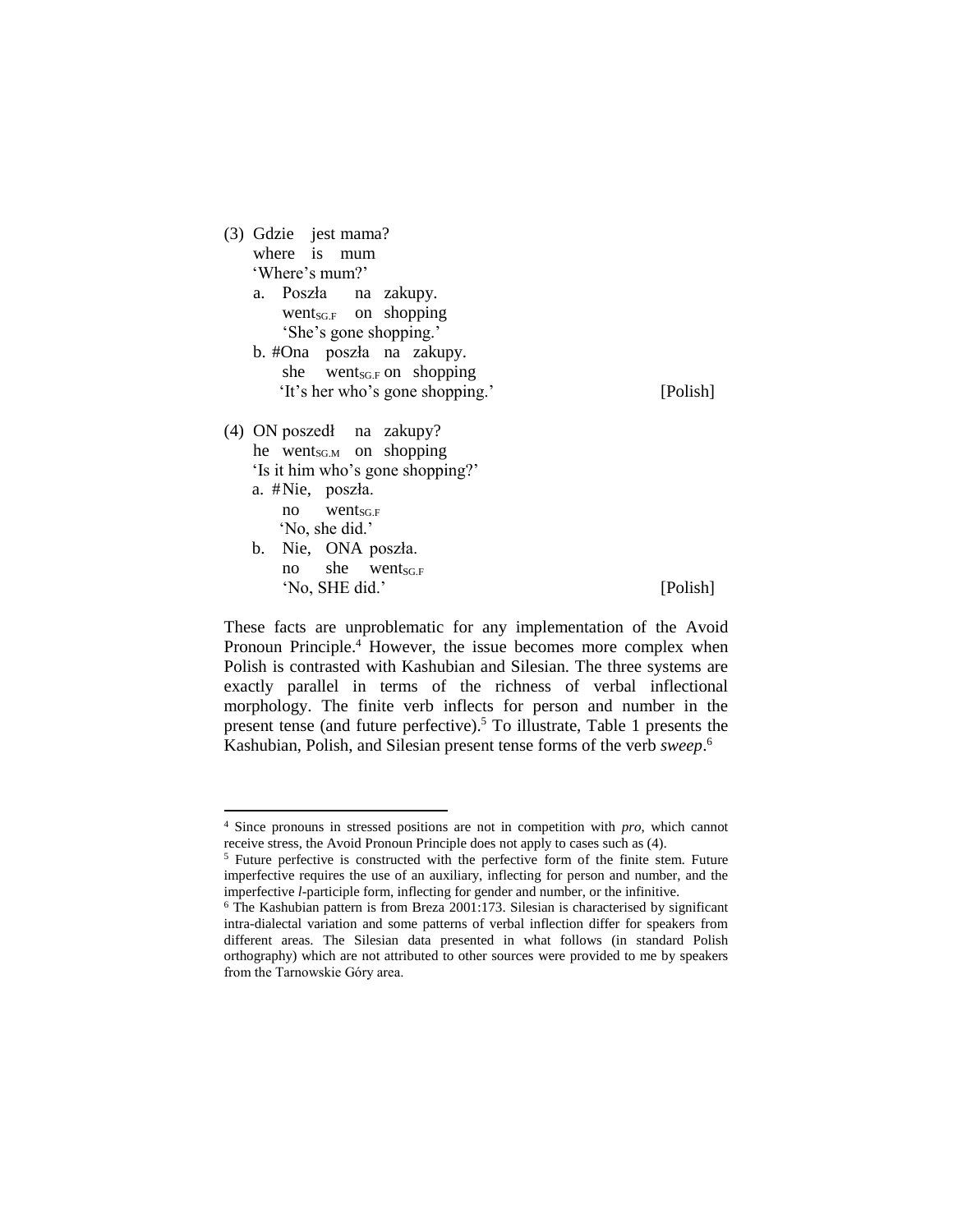|                  | Kashubian           | Polish     | Silesian   |  |  |  |  |  |  |
|------------------|---------------------|------------|------------|--|--|--|--|--|--|
|                  | Singular            |            |            |  |  |  |  |  |  |
| 1.               | Zamiôtaja           | zamiatam   | zamiatom   |  |  |  |  |  |  |
| $\overline{2}$ . | Zamiôtôsz           | zamiatasz  | zamiatosz  |  |  |  |  |  |  |
| 3.               | Zamiôtô             | zamiata    | zamiato    |  |  |  |  |  |  |
| Plural           |                     |            |            |  |  |  |  |  |  |
| 1.               | Zamiôtómë           | zamiatamy  | zamiatomy  |  |  |  |  |  |  |
| 2.               | zamiôtôta/zamiôtôce | zamiatacie | zamiatocie |  |  |  |  |  |  |
| 3.               | Zamiôtają           | zamiatają  | zamiatajom |  |  |  |  |  |  |

## Table 1.Present tense inflection of the verb *sweep* in Kashubian, Polish, and Silesian

In the past tense, the so-called *l*-participle form of the lexical verb is used in all three systems. The *l*-participle obligatorily agrees with the subject in gender and number. The expression of the person and number features of the subject is the point of variation between the three systems which is of greatest interest from the current perspective.

In Polish, the *l*-participle is always used in combination with person/number markers in the past tense (e.g. *szedł-em* 'walked<sub>SG.M-1SG</sub>'/  $\dot{z}e-m$  *szedł* ' $\dot{z}E_{1SG}$  walked<sub>SGM</sub>' ('I walked'), see (18)–(19) below). The *pro*-drop pattern is operative throughout the temporal and aspectual distinctions. However, despite the similarity in the verbal inflectional properties in the three systems discussed here (see in Table 1), only standard Polish is a canonical *pro*-drop language.

Pronominal subjects are not omitted in Kashubian, as illustrated in (5)–(6) from Cybulski & Wosiak-Śliwa 2001:186: 7

-

<sup>7</sup> According to Cybulski & Wosiak-Śliwa (2001), the subject is omitted only in the imperative and optative mood in Kashubian, but Nomachi (2014) suggests that pronominal subjects are not fully obligatory also in the indicative mood. Even if the latter is the case, the sole fact that the pronoun need not be dropped is sufficient in the context of the current discussion. My preliminary study of portions of naturally occurring texts suggests that there is significant inter-speaker variation in this respect, with the patterns ranging from typically *pro*-drop to strictly non-*pro*-drop.

Nomachi (2014:35) notes that the third-person-plural and second-person-singular impersonal constructions require the pronoun to be dropped, or else only definite interpretation of the subject is possible. This seems to be similar to what is observed in Russian, which also is not a canonical *pro*-drop language (see Franks 1995 for discussion).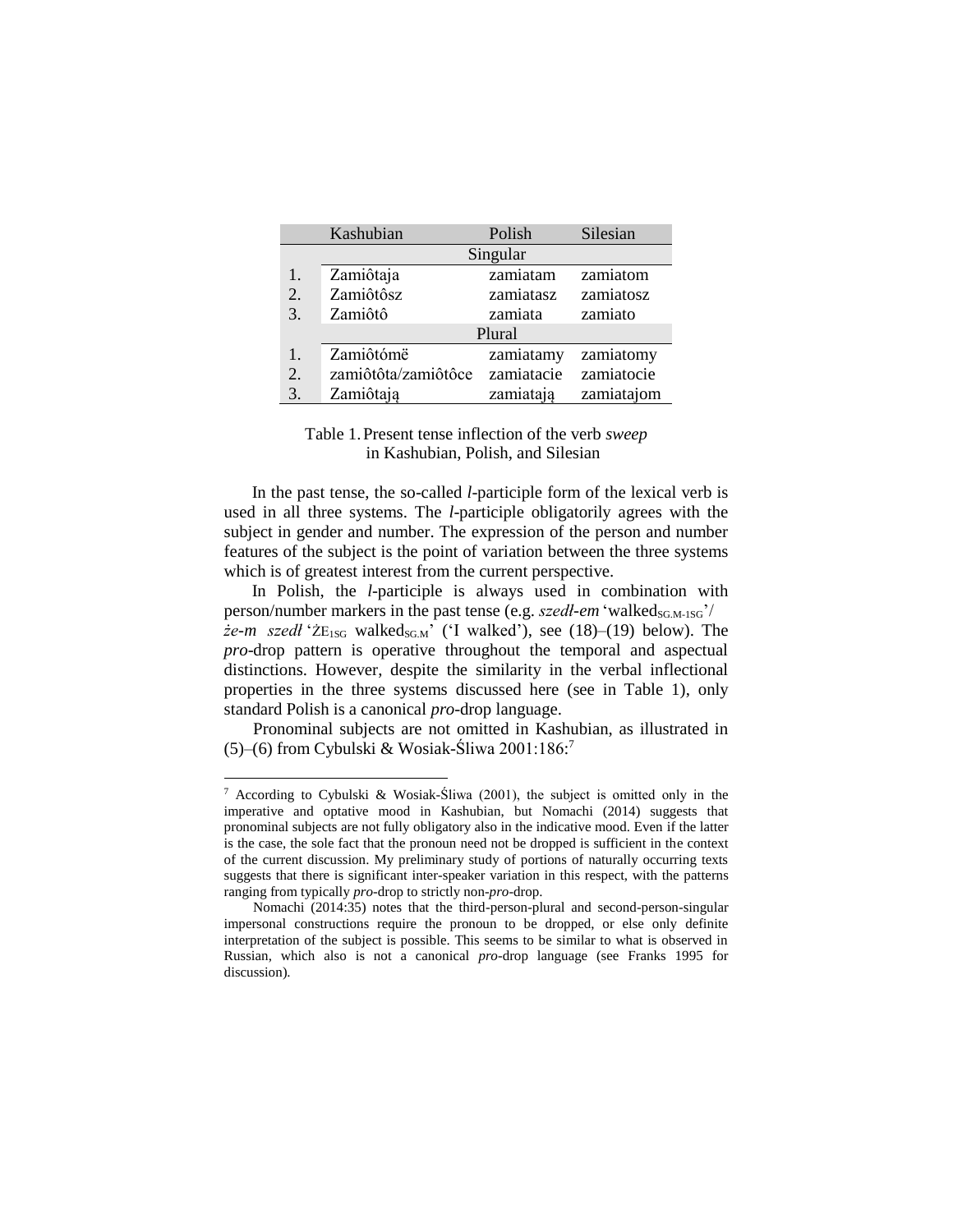|  | (5) Jô muszã so głowa umec.                            |  |  |             |
|--|--------------------------------------------------------|--|--|-------------|
|  | I have.to <sub>1SG</sub> self <sub>DAT</sub> head wash |  |  |             |
|  | 'I have to wash my hair.'                              |  |  | [Kashubian] |
|  |                                                        |  |  |             |

(6) Mogła ona miec tak osémdzesąt centimétrów.  $could_{\text{SGF}}$  she have<sub>INF</sub> PRT 80 centimetres 'It could be about 80 centimetres.' [Kashubian]

According to Breza (2001:176), three patterns are attested in the Kashubian past tense (throughout the person/number/gender distinctions). <sup>8</sup> The first one, which is considered archaic and is used by elder people, involves the use of a subject pronoun, accompanied by the present tense of *bëc* 'be', inflected for person and number, and by the *l*participle (see (7)). The second one, which is described as more recent and widespread, involves the use of a pronoun and the *l*-participle (see (8)). The third option, characteristic of South dialects, involves a pronoun, a dummy element *że* with the person/number marker attached to it in first and second person, and the *l*-participle (see (9)).<sup>9</sup>

1

<sup>8</sup> Yet another available option is to use the auxiliary verb *have* and the passive participle, e.g., *jô móm napiekłé* 'I have baked' (Breza 2001:176).

<sup>9</sup> The item *że* functions as the declarative complementiser and *ż(e)* functions as an emphatic particle. That *że* in the context discussed here is a dummy element not serving any of these functions is suggested, among others, by the fact that (i) it can co-occur with the complementiser; (ii) it can appear in root clauses, where the complementiser is always null; (iii) no emphasis is needed for it to be inserted. For some discussions of *że* support in (standard) Polish, see Witkoś 1998, Bański 2001, Migdalski 2006.

A reviewer asks if it is indeed true that *że* can be treated as a pleonastic element and does not contribute anything to meaning, not even emphasis. Even though detailed discourse analysis of larger portions of texts might be useful to answer this question with certainty, according my judgments of (standard) Polish, the difference between examples with the person/number marker attached to *że* and to the participle is in register (*że* insertion is colloquial in my judgment), but *że* in its own right (e.g. with neutral stress on all elements) does not contribute to meaning.

The pleonastic element *że* does not appear in third person because the person/number marker is null in this case. This means that *że* insertion is sensitive to the morphophonological features of the morpheme which it supports.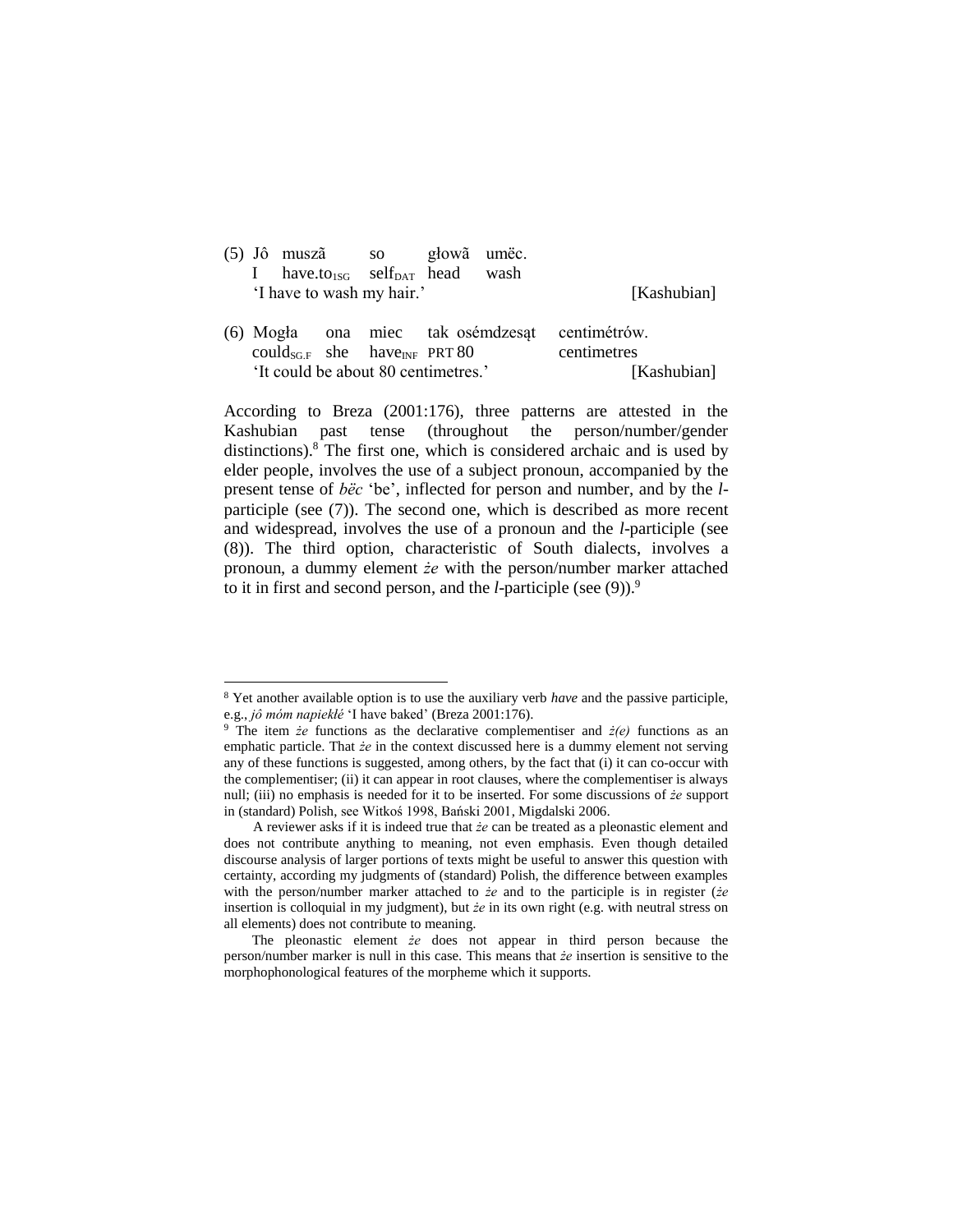|            |              |            | (7) pronoun + present tense of bec 'be' + l-participle   |             |
|------------|--------------|------------|----------------------------------------------------------|-------------|
|            |              |            | jô je-m gonił/ goniła                                    |             |
|            | $\mathbf{I}$ |            | $be_{1SG}$ chased <sub>SG.M</sub> chased <sub>SG.F</sub> |             |
|            |              | 'I chased' |                                                          | [Kashubian] |
| $\sqrt{2}$ |              |            |                                                          |             |

(8) *pronoun +* l*-participle* jô robił/ robiła I did $_{\text{SGM}}$  did $_{\text{SGF}}$ 'I did' [Kashubian]

(9) *pronoun +* że *+ person/number marker +* l*-participle* jô że-m szedł/ szła I ŻE<sub>1SG</sub> walked<sub>SGM</sub> walked<sub>SG-F</sub> 'I walked' [Kashubian]

The pattern of the expression of the past in Kashubian in (8) is the reverse of what is observed in Polish: while in both Polish and Kashubian the person feature of the subject is realised overtly only once, unlike in Polish, in Kashubian it is the subject pronoun which is overt rather than the person/number agreement marker.

The patterns in (7) and (9), taken together with the lack of *pro*-drop in the present tense in Kashubian, show that rich verbal agreement does not enforce null subjects, contra what is predicted by some analyses of *pro*-drop (see section 1; see Ackema & Neeleman 2007 for a pragmatic treatment of the relation between rich agreement and *pro*-drop). Some scepticism as to the crucial role of rich agreement in *pro*-drop has been expressed previously, for example, in Jaeggli & Safir 1989. However, the data presented here suggest that their approach is not sufficient to capture all the relevant facts, either. In particular, Jaeggli & Safir (1989) suggest that licensing null arguments crucially depends on morphological uniformity, defined as follows:

(10) *Morphological Uniformity (Jaeggli & Safir 1989:30)* An inflectional paradigm P in a language L is morphologically uniform iff P has either only underived inflectional forms or only derived inflectional forms.

Identification is further achieved by the condition in (11):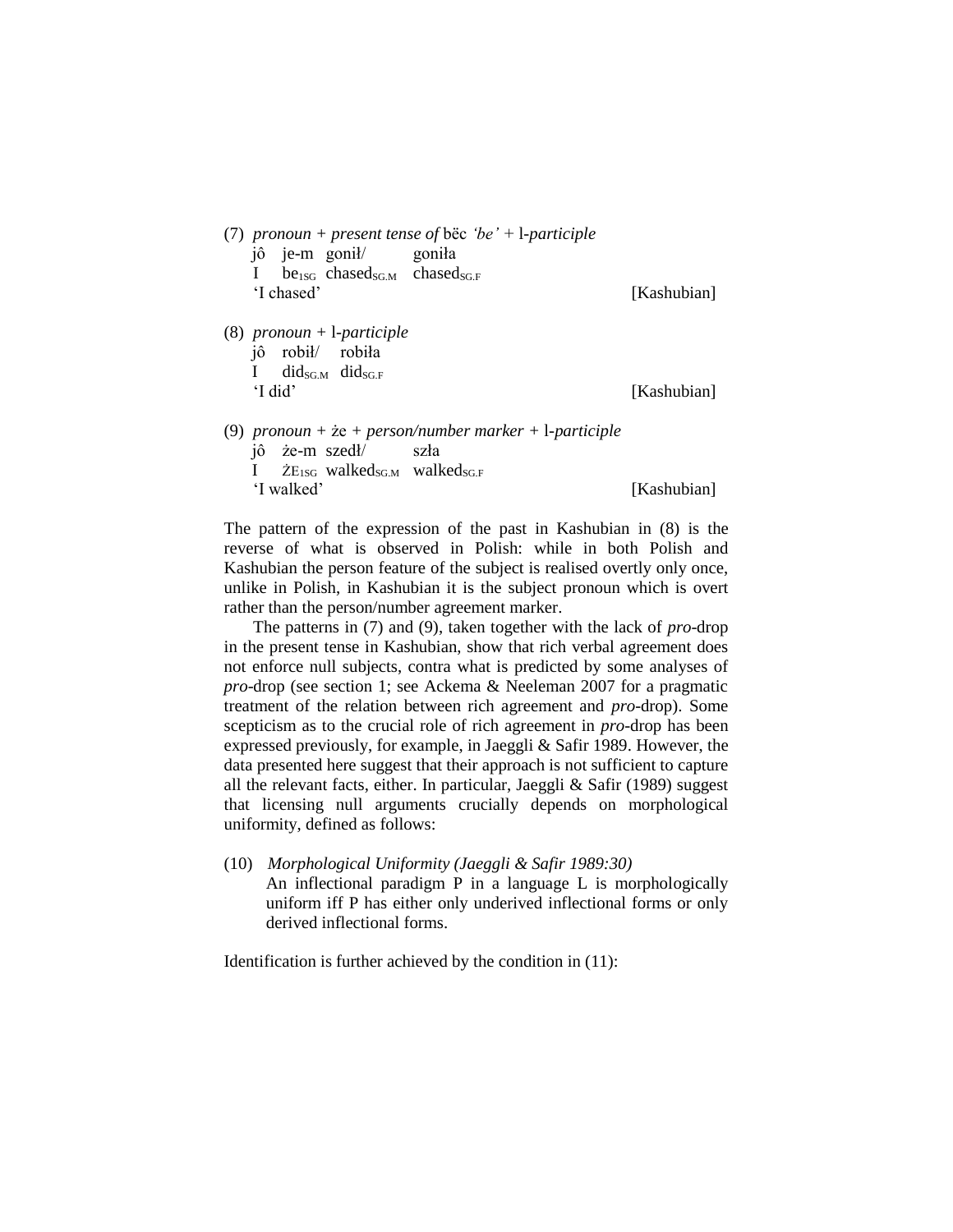(11) *Identification by Agreement (Jaeggli & Safir 1989:35)* AGR can identify an empty category as thematic *pro* iff the category containing AGR Case-governs the empty category.

As noted above, inflectional paradigms in the three systems discussed here are exactly parallel (in the present tense) and the inflectional paradigms in all tenses and moods are uniform by Jaeggli & Safir's criteria, as all forms are decomposable into a stem and inflection. Furthermore, the category containing agreement features (T on current assumptions) assigns nominative to the subject in all three systems, hence the identification condition seems to be satisfied as well.

What might be relevant here is that, unlike in Polish (see (3)–(4)), an overt pronominal subject is not associated with any additional information-structural colouring in Kashubian (see Nomachi 2014, who quotes Cybulski & Wosiak-Śliwa 2001 and Duličenko 2005). It seems that the effects attributed to the Avoid Pronoun Principle might hold only of the languages in which overt pronouns are associated with specific information-structural functions (or, vice versa, specific informationstructural functions can be associated with overt pronouns only in the languages which obey the Avoid Pronoun Principle). In *pro*-drop contexts, the principle might thus be reduced to the informationstructural fact of the association of an overt pronoun with a pragmatically non-neutral function, that is the association with focus. In this case, an overt pronoun will need to be interpreted in accordance with the information-structural properties of a language, and hence will not be used in information-structurally neutral contexts.

Silesian shows a mixed pattern, in which the determining factor is the person and number features of the subject. My informants provide the following paradigm for the past tense of the verb *go*: 10

1

<sup>&</sup>lt;sup>10</sup> More research using larger portions of naturally occurring texts is needed to determine the exact conditions under which pronouns can/should be dropped in Silesian.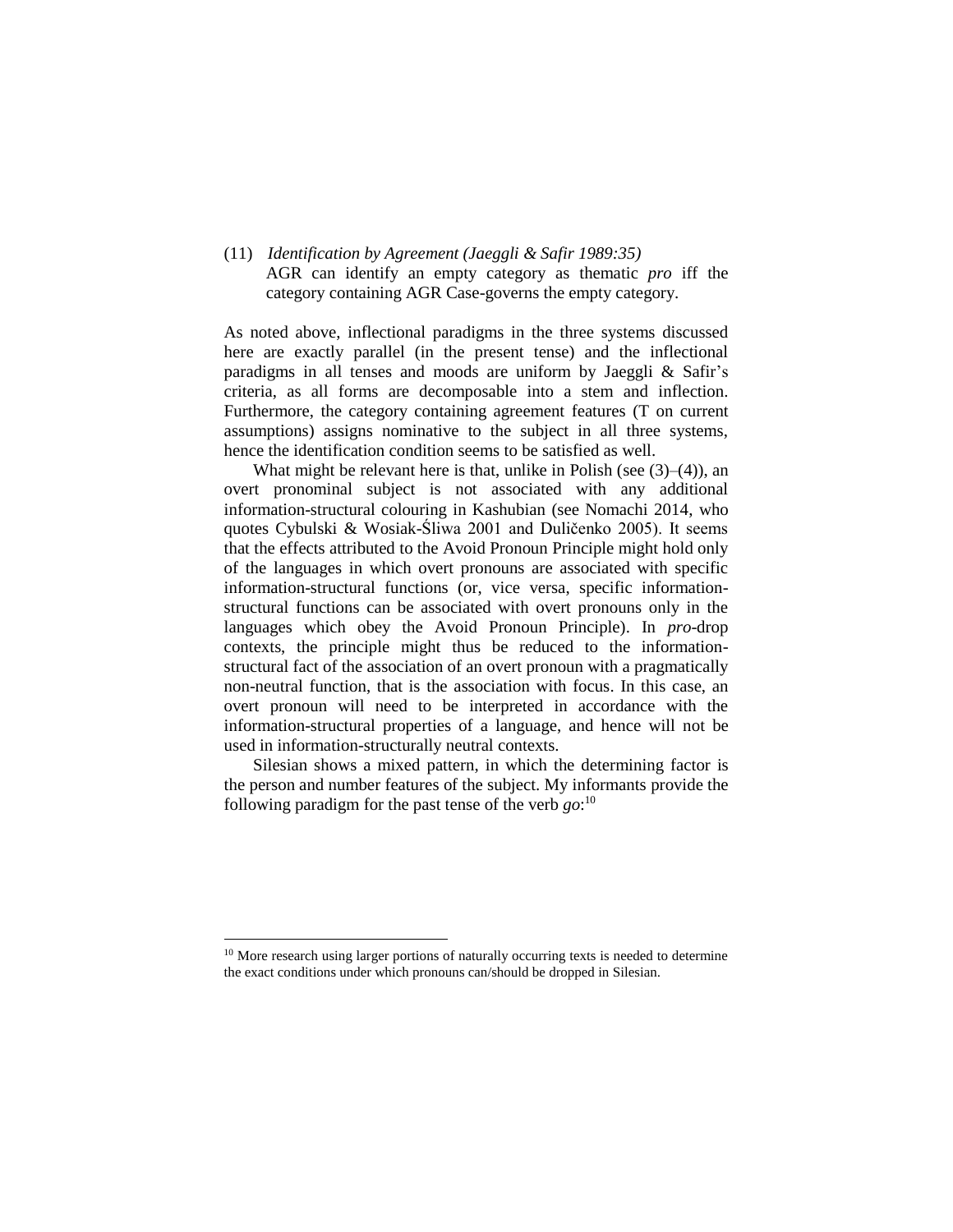|      | $(12)$ 1SG: jo szoł/ że-ch szoł<br>I walked <sub>SGM</sub> $\dot{Z}E_{1SG}$ walked <sub>SGM</sub> |          |
|------|---------------------------------------------------------------------------------------------------|----------|
|      | 2SG: ty szłe-ś/ ty że-ś szoł/                                                                     | ty       |
|      | you walked <sub>SG.M-2SG</sub> you $\angle$ E <sub>2SG</sub> walked <sub>SG.M</sub>               | you      |
|      | $szot \t \tilde{z}e-\tilde{s}$                                                                    |          |
|      | walked <sub>SG.M</sub> $\dot{Z}E_{2SG}$                                                           |          |
|      | 3SG: on szoł                                                                                      |          |
|      | he walked <sub>SGM</sub>                                                                          |          |
|      | 1PL: my szli                                                                                      |          |
|      | we walked <sub>pl. M</sub>                                                                        |          |
|      | 2PL: wy szli-ście/ wy-ście szli/<br><b>WY</b>                                                     |          |
|      | you walked <sub>PLM-2PL</sub> you <sub>2PL</sub> walked <sub>PLM</sub><br>you                     |          |
|      | że-ście szli                                                                                      |          |
|      | $\dot{Z}E_{2PL}$ walked <sub>PL.M</sub>                                                           |          |
| 3PL: | oni szli                                                                                          |          |
|      | they <sub>M</sub> walked <sub>PL.M</sub>                                                          |          |
|      | 'I/you <sub>sG</sub> /he/we/you <sub>PL</sub> /they <sub>M</sub> walked'                          | Silesian |
|      |                                                                                                   |          |

The data show that Silesian requires the verbal person/number marker to be dropped in first-person plural and makes the dropping of the agreement marker possible in first-person singular. Variation in the remaining environments pertains to the host to which the person/number marker attaches.

In addition, Tambor (2006:165–166) reports that two options are available in the past tense with first-person subjects.<sup>11</sup> In first-person singular, the subject can be dropped and the first-person singular marker -*ch* is attached to the *l*-participle or to a different host (see (13)–(14)). In first-person singular for younger speakers and first-person plural for all speakers, an overt pronoun can be accompanied only by the *l*-participle marked for number and gender (see (15)–(16)).

(13) pro*-drop + -*ch *attached to the* l*-participle* urodził-ech się na wsi born<sub>SG.M-1SG</sub> SE on village 'I was born in a village' [Silesian]

1

<sup>&</sup>lt;sup>11</sup> Unfortunately, Tambor does not discuss other persons.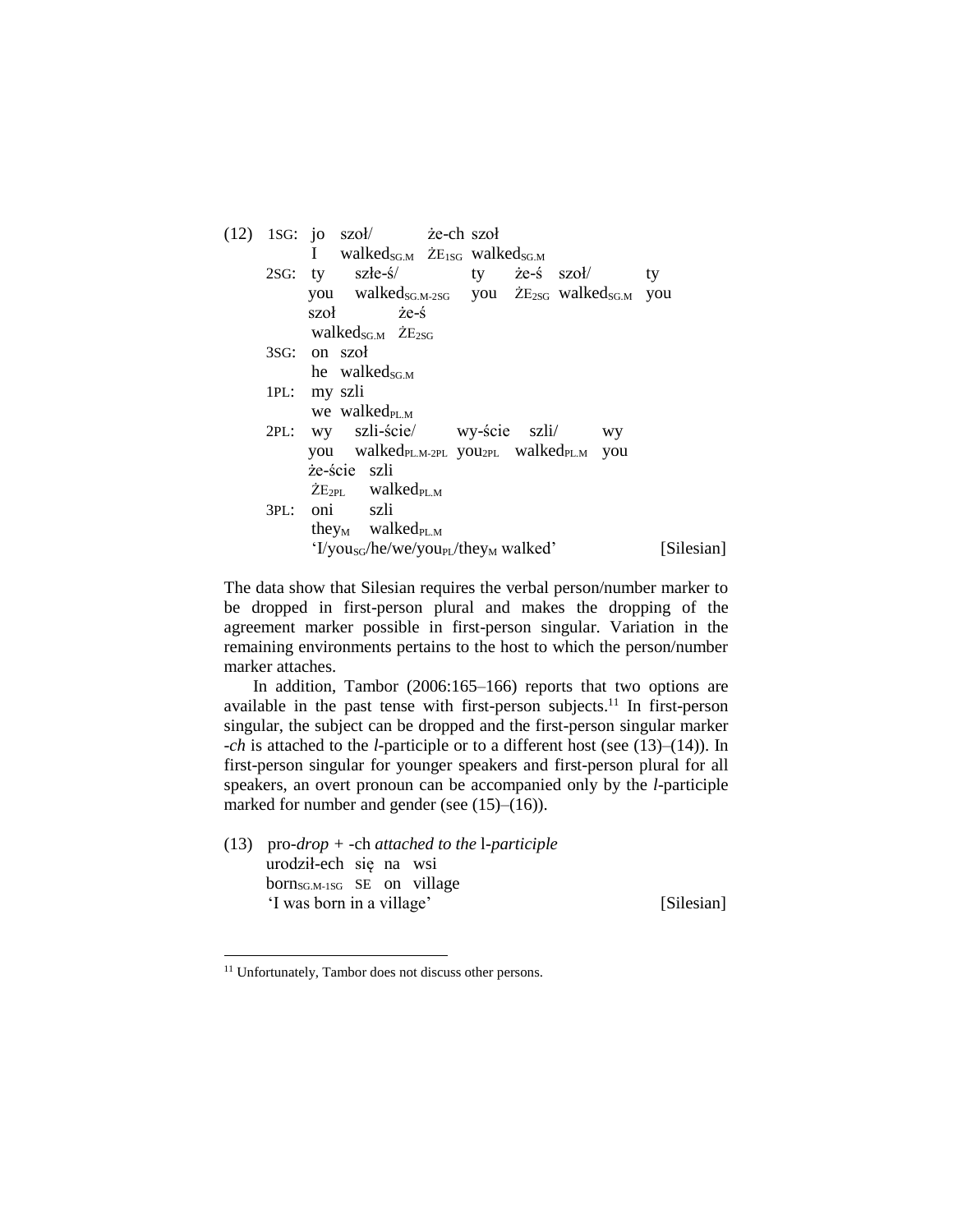| $(14)$ pro- <i>drop</i> + -ch attached to a non-verbal host<br>dlaczego-ch sie sprowadziył do Goduli<br>$why1SG$ SE moved <sub>SGM</sub> to Godula<br>'why I've moved to Godula' | [Silesian] |
|----------------------------------------------------------------------------------------------------------------------------------------------------------------------------------|------------|
| $(15)$ first-person singular, obligatory pronoun + 1-participle<br>jo z nióm rozmawjoł<br>with her talked <sub>sGM</sub><br>$\mathbf{I}$<br>'I've talked to her'                 | [Silesian] |
| $(16)$ first-person plural, obligatory pronoun + 1-participle<br>jag my dostali tu pszidział<br>when we got <sub>PLM</sub> here allotment<br>'when we got allotment here'        | [Silesian] |

As illustrated in (17), the two ways of expressing first-person singular inflection in the past tense enumerated in Tambor 2006 and shown in  $(12)$  can co-exist in the same sentence:<sup>12</sup>

Veselovská (2008:5) notes that in Czech first-person singular structures with an inflected auxiliary *be*, either the auxiliary or the pronoun can be omitted (the passive auxiliary, the copula and existential *be* cannot be omitted; see also Toman 1980):  $(i)$  a. Já jsem chválil Petra.

| a. Ja jsem chvalil Petra.                |                                            |
|------------------------------------------|--------------------------------------------|
|                                          | I $AUX_{1SG}$ praised Peter <sub>ACC</sub> |
| 'I praised Peter.'                       |                                            |
| b. Chválil jsem Petra.                   |                                            |
| praised $AUX_{1SG}$ Peter <sub>Acc</sub> |                                            |

c. Já chválil Petra.

-

I praised Peter<sub>ACC</sub> [Czech]

Additionally, Vĕra Dvořák (p.c.) informs me that the data in (17) can be reproduced in Czech and that φ-drop is possible (though not obligatory) both in first-person singular and plural in contexts such as (12). See Kučerová2012 and references cited therein for discussions of null subjects in Czech.

The systems discussed here use the *l*-participle or the infinitive and the auxiliary *be* to form future imperfective. Dropping the auxiliary is not an option here, as it would result in a form indistinguishable from the past tense: (ii) a. (My)bydymy cytały.

| (iviy)oyuyiny cytary. |                            |            |
|-----------------------|----------------------------|------------|
|                       | $we$ $AUX_{1PI}$ readpl. F |            |
|                       | 'We will read/be reading.' | [Silesian] |

<sup>12</sup> This example is taken from Karaś (2010), http://www.dialektologia.uw.edu.pl/ index.php?l1=opis-dialektow&l2=dialekt-slaski&l3=slask-srodkowy&l5=lagiewnikislaskie-tekst4#.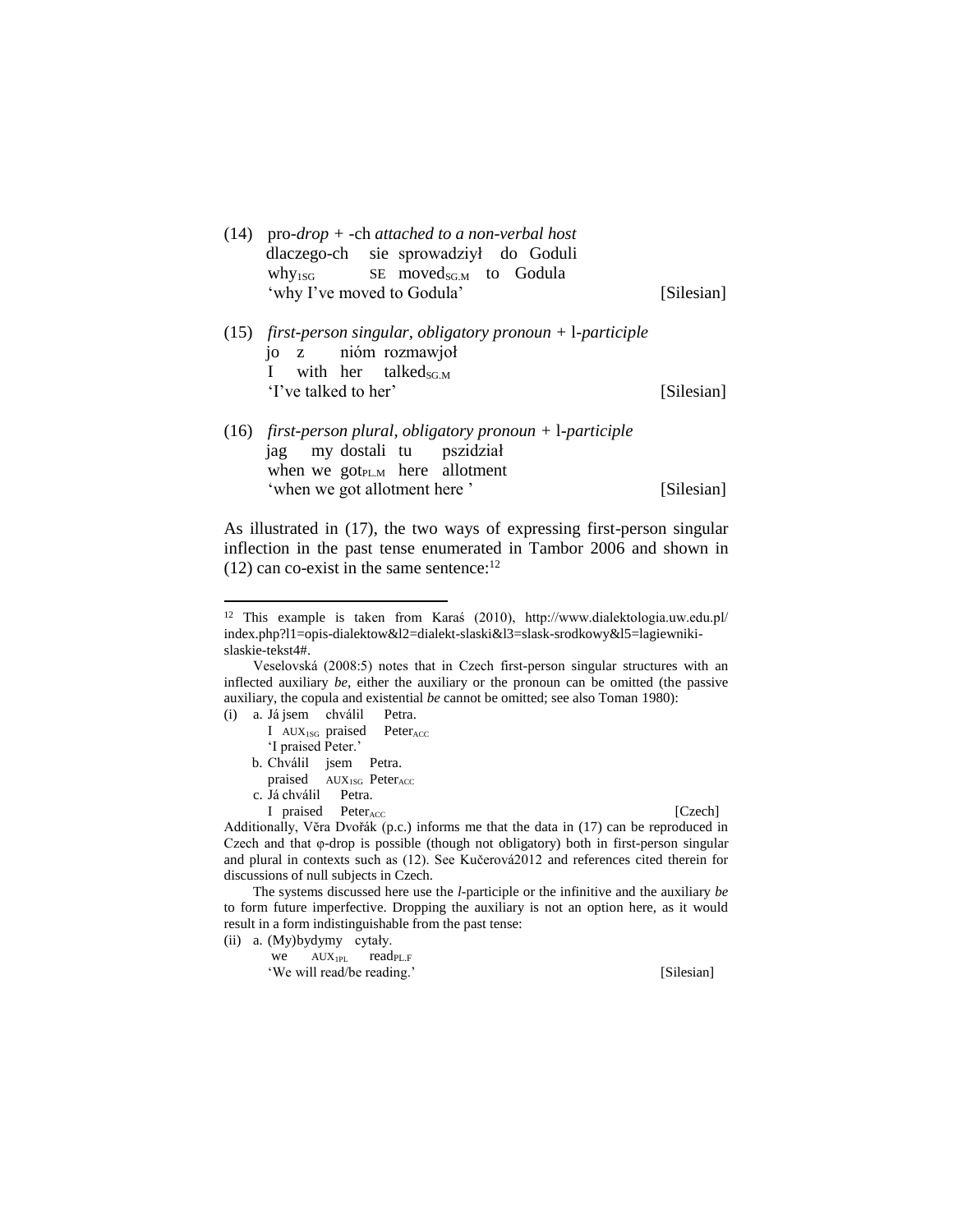(17) **jo** tam **zaczynoł** ty swoja robota, bo tam wtedy I there started<sub>SG.M</sub> this self's job because there then był Ośrodek Badawczo-Rozwojowy Maszyn i Urzondzyń was centre research-development machines and devices Walcowniczych, [...] i tam jako młody synek rolling and there as young guy po Politechnice Ślunskij **ze-ch przyszedł** do swojij after polytechnic Silesian  $\bar{Z}E_{1SG}$  came<sub>SGM</sub> to self's roboty, bo **ze-ch** sie nie **wyobrażoł** [...] job because  $\bar{Z}E_{1SG}$  SE not imagined<sub>SG.M</sub> 'I started working there, because the Research and Development Centre for Machines and Rolling Devices, [...] was there then and as a young graduate of the Silesian University of Technology I came to work there, because I didn't imagine [...]' [Silesian]

Examples such as (17), where a single speaker produces two different patterns with the same person (i.e. an overt pronoun accompanied with verbal-φ drop and a null pronoun with overt verbal φ) show that the verbal-φ marker is indeed dropped rather than being simply absent from the morphological inventory of a speaker's grammar.

The patterns of expression of subject  $\varphi$  attested in the three systems discussed here can be summarised as follows (φ here refers to the fusional person/number marker, gender being obligatorily reflected in the fusional gender/number agreement morphology on the *l*-participle): (i) *pro*-drop and φ reflected in verbal morphology (Polish, Silesian); (ii) overt subject and φ reflected in verbal morphology (Kashubian, Silesian, and, when the subject is information-structurally marked, Polish); (iii) overt subject and verbal φ dropped (Kashubian, Silesian).

If null subjects are treated as deleted pronouns, as originally suggested by Perlmutter (1971), the data can be divided based on whether deletion applies and if so, whether the deleted element is the

b. My bydymy cytały. we  $AUX_{IPL}$  readpl. F [hypothetical] c. My cytały. we read<sub>PL.F</sub>

**.** 

'We read/were reading.' [Silesian]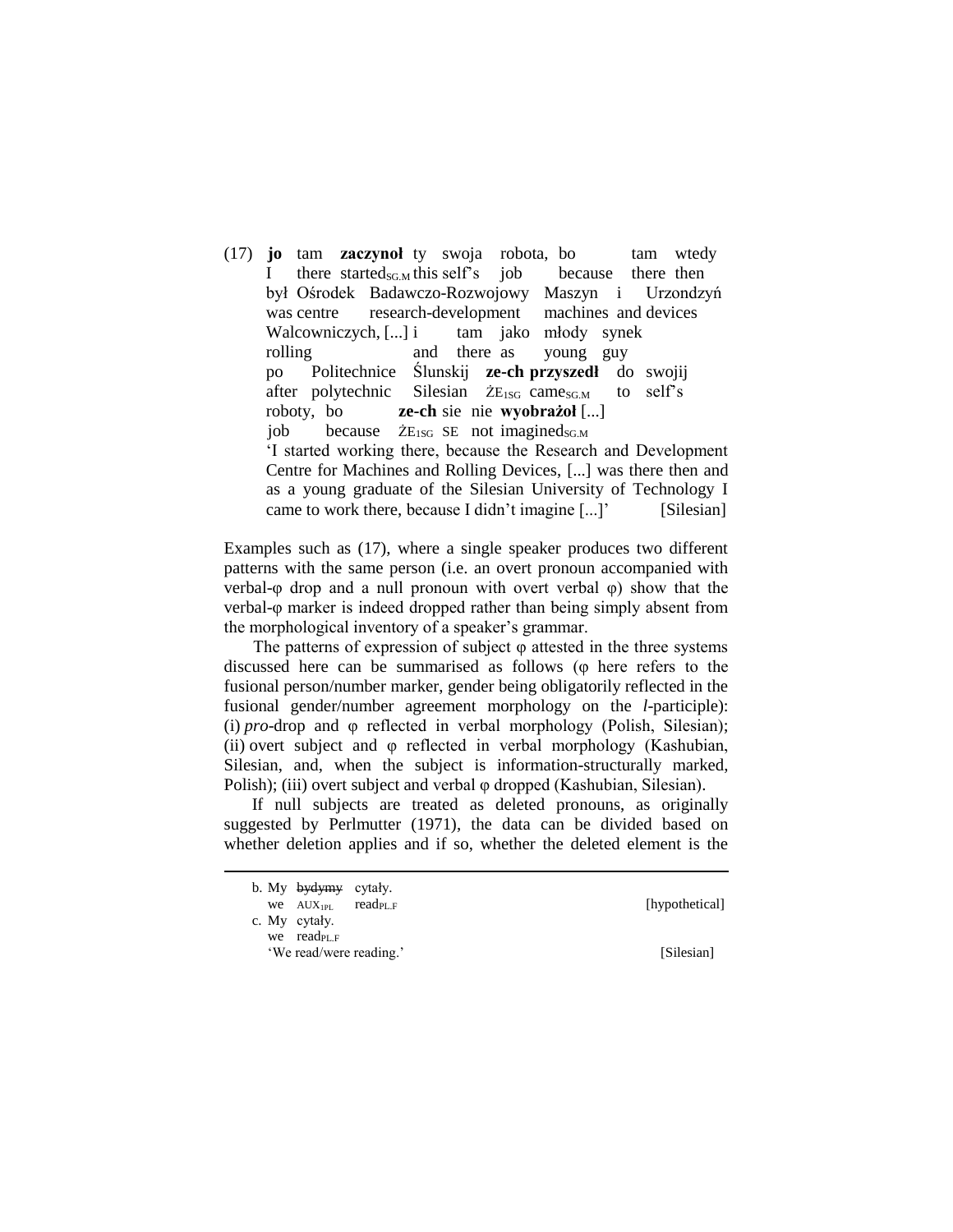subject pronoun or the agreement marker.<sup>13</sup> Neither pattern (ii) nor pattern (iii) can be explained if the Avoid Pronoun Principle is treated as a general syntactic condition on *pro*-drop. The remaining part of this paper develops an analysis of pattern (iii), namely verbal-φ drop.

#### **3 Verbal-φ Drop**

1

I suggest that the dropping of verbal-φ marking in Kashubian and Silesian is possible due to the nature of the person/number inflection in the two systems. For concreteness, in the past tense the person/number marker is autonomous from the verb, unlike gender/number inflection, which is obligatory on the *l*-participle (this also holds of Polish).<sup>14</sup> The agreement person/number marker appears attached to the verb, to the pleonastic element *że*, or to a different pre-verbal host.<sup>15</sup> For the sake of direct comparison, some of the first-person singular past-tense forms in which verbal  $\varphi$  is expressed are provided in parallel in (18)–(20):<sup>16</sup>

<sup>&</sup>lt;sup>13</sup> For some relevant discussion of the syntactic representation of null subjects, see, among others, Holmberg 2005, who argues that the minimalist conception of establishing agreement relations by the application of Agree requires null subjects to be analogous to overt pronouns in terms of their φ-feature specification; see, for example, Barbosa 2013 for a different view.

<sup>&</sup>lt;sup>14</sup> Investigating whether this separation of person/number and number/gender inflection follows from there being two different φ probes in the clausal spine (e.g. a person/number probe in T and a gender/number probe in the Asp(ect) head) or from a process of splitting a person/number/gender φ set originating in T at the SM interface needs to be left for future research.

<sup>&</sup>lt;sup>15</sup> For discussions of some phonological and morphosyntactic aspects of the person/number marker in Polish, see Embick 1995, Franks & Bański 1999, Migdalski 2006, and the references cited therein.

<sup>&</sup>lt;sup>16</sup> Options available with first-person plural and second person seem to be the same in the three systems as with first-person singular, apart from first-person plural in Silesian, where person/number agreement is never overt. The third-person singular and plural morpheme is zero-realised in all three systems. Not all of the enumerated options may be available to all speakers.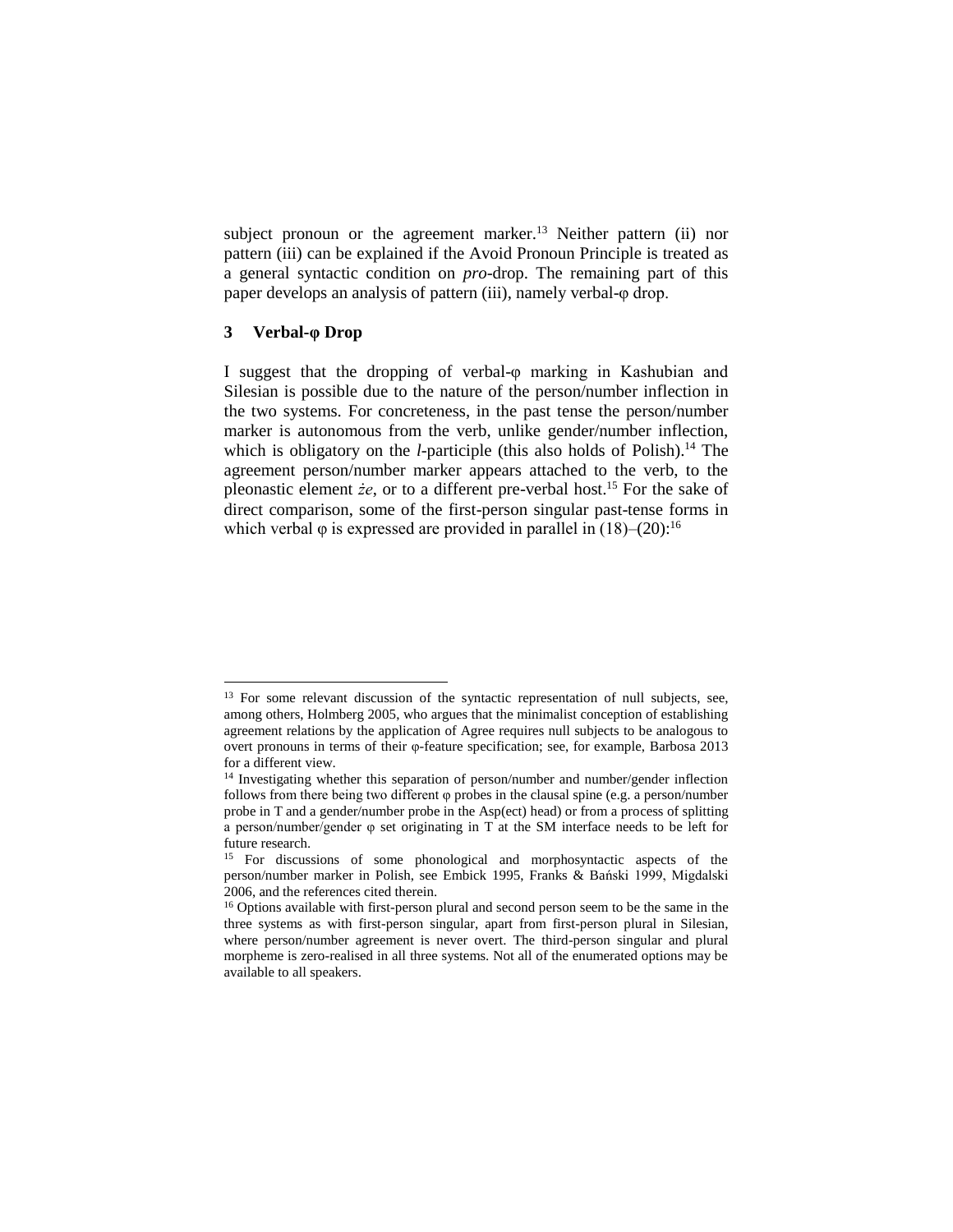|      | (18) $\varphi$ on lexical V (Polish and Silesian)                 |             |
|------|-------------------------------------------------------------------|-------------|
|      | a. <i>pro</i> szedł-em<br>$walked_{SG.M-1SG}$<br>'I walked'       | [Polish]    |
|      | b. <i>pro</i> szedł-ech                                           |             |
|      | walked <sub>SG M-1SG</sub><br>'I walked'                          | [Silesian]  |
| (19) | φ on że (Polish, Kashubian, Silesian)                             |             |
|      | a. <i>pro</i> że-m szedł<br>$\rm{ZE}_{1SG}$ walked <sub>SGM</sub> |             |
|      | 'I walked'                                                        | [Polish]    |
|      | b. jô że-m szedł<br>I $\bar{Z}E_{1SG}$ walked <sub>SG.M</sub>     |             |
|      | 'I walked'                                                        | [Kashubian] |
|      | c. $(i)$ <i>i</i> e-ch szedł                                      |             |
|      | I $\bar{Z}E_{1SG}$ walked <sub>SG.M</sub><br>'I walked'           | [Silesian]  |
| (20) | $\varphi$ on auxiliary (Kashubian)                                |             |
|      | jô jem gonił                                                      |             |
|      | I be <sub>1SG</sub> chased <sub>SG.M</sub><br>'I chased'          | [Kashubian] |

The pattern in which the person/number agreement marker is attached to the verb is prevalent in Polish, with the variant in which the marker is attached to a different host being perceived as colloquial. On the other hand, the latter pattern is prevalent in Silesian and it seems to be the only option possible when verbal φ is overt in Kashubian (see Breza 2001). There thus seems to be a correlation between the preference for the realisation of verbal φ on a host different than the verb and the availability of verbal-φ drop, even though this picture is complicated by the fact that verbal-φ drop in Silesian is dependent on the value of the person and number feature of the subject and is possible only in first person (and required in first person plural), whereas the realisation of person/number markers on different hosts is not constrained by the features of the subject.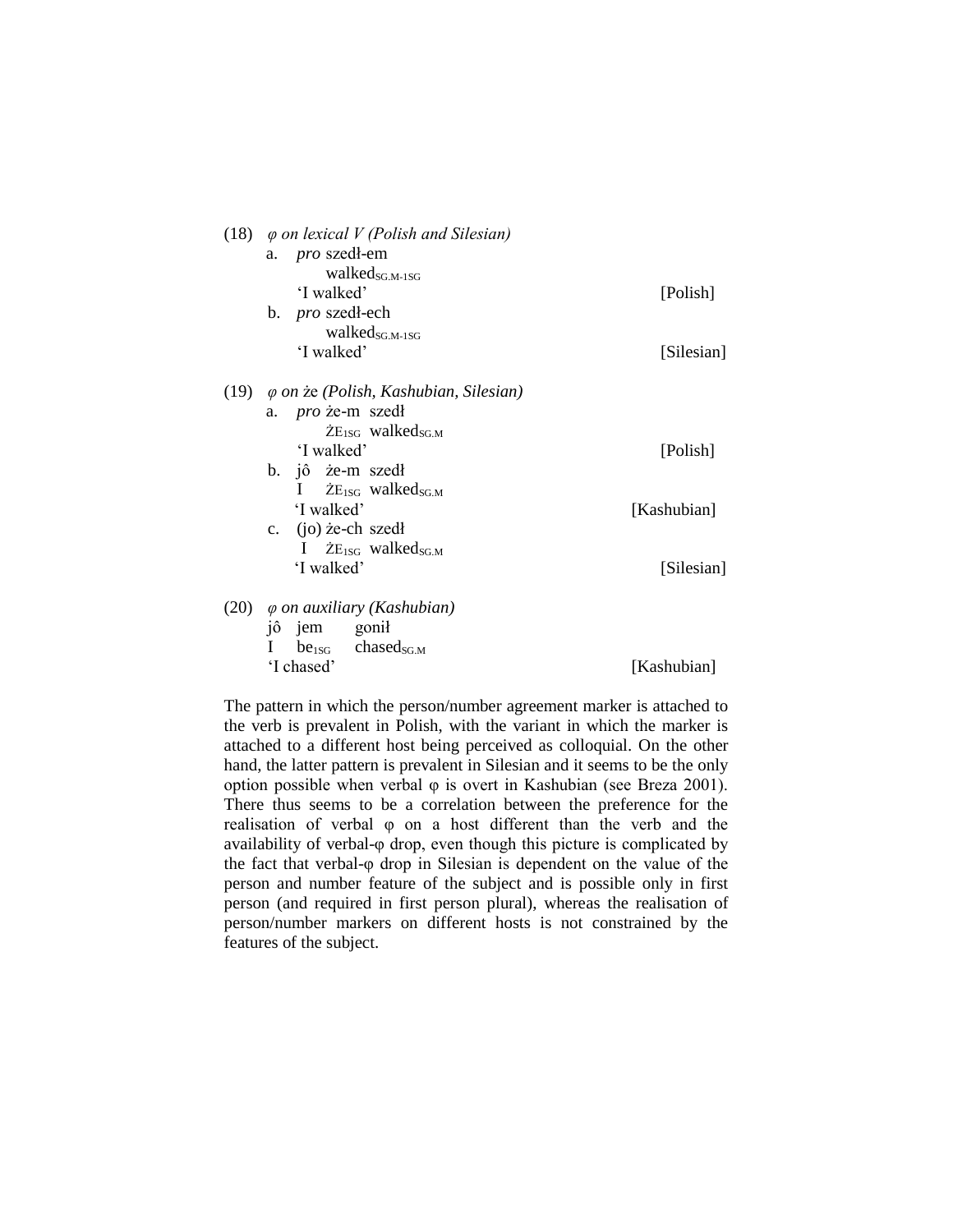In the present context, verbal- $\varphi$  drop seems to be sensitive to the nature of the exponent of T rather than only to its features. That it is the autonomous nature of the person/number marker which is important here (rather than the past tense as such, for example) is suggested by there being two non-past contexts in which verbal-φ drop is attested, namely conditional mood and the present tense of *be*.

Conditional mood, which is also based on the *l*-participle, shows either the verbal-φ-drop pattern (see (21)) or the no-drop pattern (see (22)) in Kashubian in all person/number configurations (see Breza 2001:177):

|  | $(21)$ jô bë ucekł   |                                           |             |
|--|----------------------|-------------------------------------------|-------------|
|  | <b>COND</b>          | $run_{SG.M}$                              |             |
|  | 'I would run/escape' |                                           | [Kashubian] |
|  |                      |                                           |             |
|  |                      | $(22)$ jô bë-m przëszedł                  |             |
|  |                      | $\text{COND}_{1SG}$ $\text{cross}_{SG.M}$ |             |
|  | 'I would cross'      |                                           | [Kashubian] |

Similarly, *be* in the present tense in Kashubian is also attested with verbal-φ drop (in addition to forms with an overt pronoun accompanied by *be*, with the person/number marker attached either to *be* or to the pleonastic *że*; see Breza 2001:174):

| (23) | jô je/<br>'I am'       | jô<br>$be_{PRSNT,SG}$ I be $_{PRSNT,SG}$                 | jest |                  | [Kashubian] |
|------|------------------------|----------------------------------------------------------|------|------------------|-------------|
| (24) | të<br>you<br>'you are' | je/<br>be <sub>PRSNT.SG</sub> you be <sub>PRSNT.SG</sub> | të   | <sub>1</sub> est | [Kashubian] |

Importantly, *be* is the only verb which inflects via the autonomous person/number markers rather than the regular person/number present tense inflection (see Table 1).

The same holds of Silesian, with the familiar restriction to first person (Szołtysek 2008:32):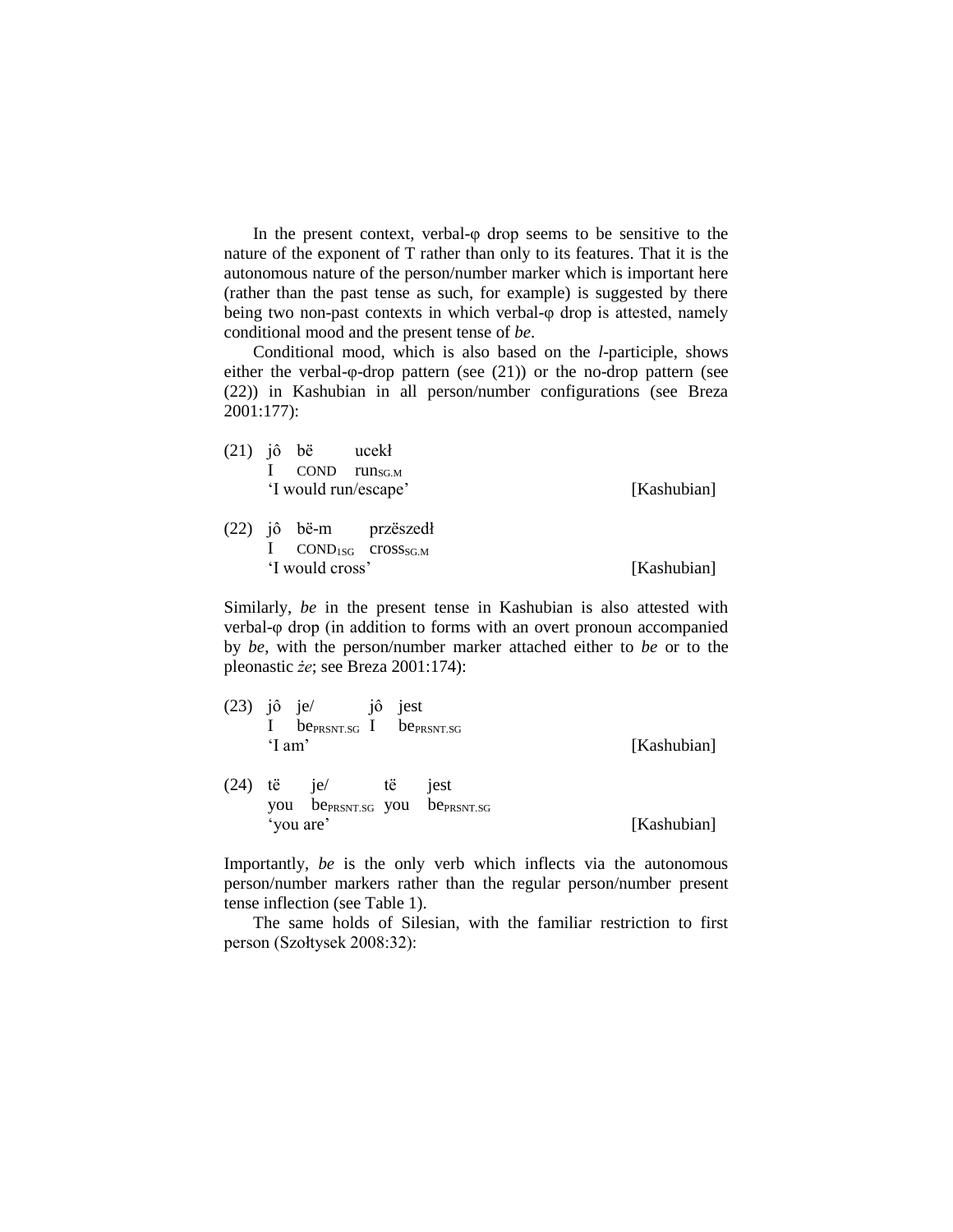| (25) | 1SG: jo je                                                 |
|------|------------------------------------------------------------|
|      | I be <sub>PRSNT.SG</sub>                                   |
|      | $2SG:$ ty- $\acute{s}$ je                                  |
|      | you <sub>2SG</sub> be <sub>PRSNT.SG</sub>                  |
|      | 3SG: łon/ łona/ łono je                                    |
|      | he she it be <sub>PRSNT SG</sub>                           |
|      | 1PL: my som                                                |
|      | We be <sub>PRSNT.PL</sub>                                  |
|      | 2PL: wy-ście som                                           |
|      | <b>you</b> <sub>2PL</sub> be <sub>PRSNT.PL</sub>           |
|      | 3PL: łoni/ łone som                                        |
|      | they <sub>M</sub> they <sub>F</sub> be <sub>PRSNT.PL</sub> |
|      | 'I am, you are, he/she/it is, we are, you are, they are'   |
|      | [Silesian]                                                 |
|      |                                                            |

These data suggest that verbal-φ drop can apply whenever person/number agreement is expressed via person/number markers autonomous from the verb.

#### *3.1 Analysis via T Obliteration*

1

I suggest that verbal-φ drop in Kashubian (e.g. (8) above) and Silesian (e.g. first-person inflection in  $(12)$  and in  $(15)$ – $(17)$  above) results from the application of obliteration (i.e. a post-syntactic operation of terminal deletion (see, e.g., Arregi & Nevins 2012 for discussion)) to T. To capture the difference between the patterns of inflection expressed directly on the verbal stem and inflection employing the person/number markers, I suggest that the former pattern involves the formation of a V-T complex head and the latter does not.<sup>17</sup> The formation of the V-T complex is obligatory in the present tense, except with *be*. Forms such as *zamiôtaja/zamiatam/zamiatom* 'I am sweeping/I sweep' [Kashubian/Polish/Silesian] (see Table 1) thus have the following structure:

<sup>&</sup>lt;sup>17</sup> Determining whether this complex head is created as a result of V-to-T head movement or by affix hopping is irrelevant for the present purpose and will be left for future research. The diagram in (26) illustrates the former option. See, for example, Borsley & Rivero 1994; Migdalski 2006; Wiland 2009; Witkoś 1998 for different views.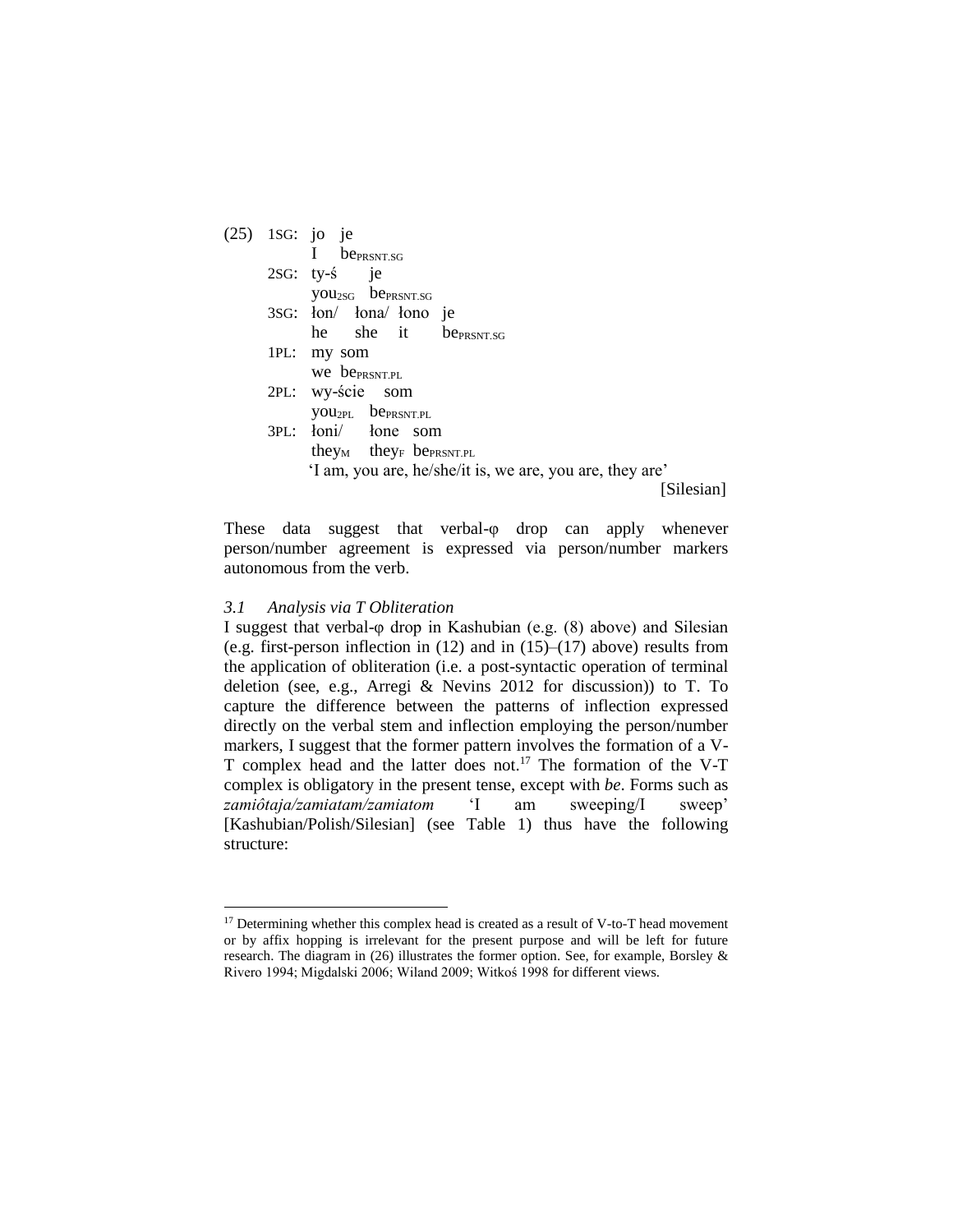

In the past tense, the conditional mood, and the present tense of *be*, no V-T complex is formed. This leaves T with three options, namely, obliteration in Kashubian and in first person in Silesian; if obliteration does not apply, T attaches to a host within its clause in the post-syntactic component (either to the verb (by verb raising or by affix hopping) or to a pre-verbal constituent); or dummy-*że* insertion applies.

The obliteration rules can now be formalised as follows (formulation in the spirit of Arregi & Nevins  $2012$ ):<sup>18</sup>

- (27) *Kashubian: T Obliteration*
	- a. Structural description: non-branching T<sup>min</sup> such that it is not dominated by a T<sup>min</sup>.
	- b. Structural change: delete T<sup>min</sup>.

#### (28) *Silesian: T Obliteration*

- a. Structural description: non-branching T<sup>min</sup> such that it is not dominated by a T<sup>min</sup> and  $\varphi$  on T is [1(PL)].
- b. Structural change: delete T<sup>min</sup>.

This formulation is meant to capture the fact that obliteration does not apply in cases such as (26). On the other hand, obliteration can apply in cases such as (29):



-

<sup>&</sup>lt;sup>18</sup> A reviewer notes that obliteration provides a mechanism to capture the data, but does not provide an explanation of the relevant restrictions on its application (e.g. the person restriction in Silesian). It is not completely clear to me at this point that a deep theoretical explanation within a synchronic morphosyntactic analysis can be provided for data of this type. Investigating the possibility that it can be needs to be left for future research.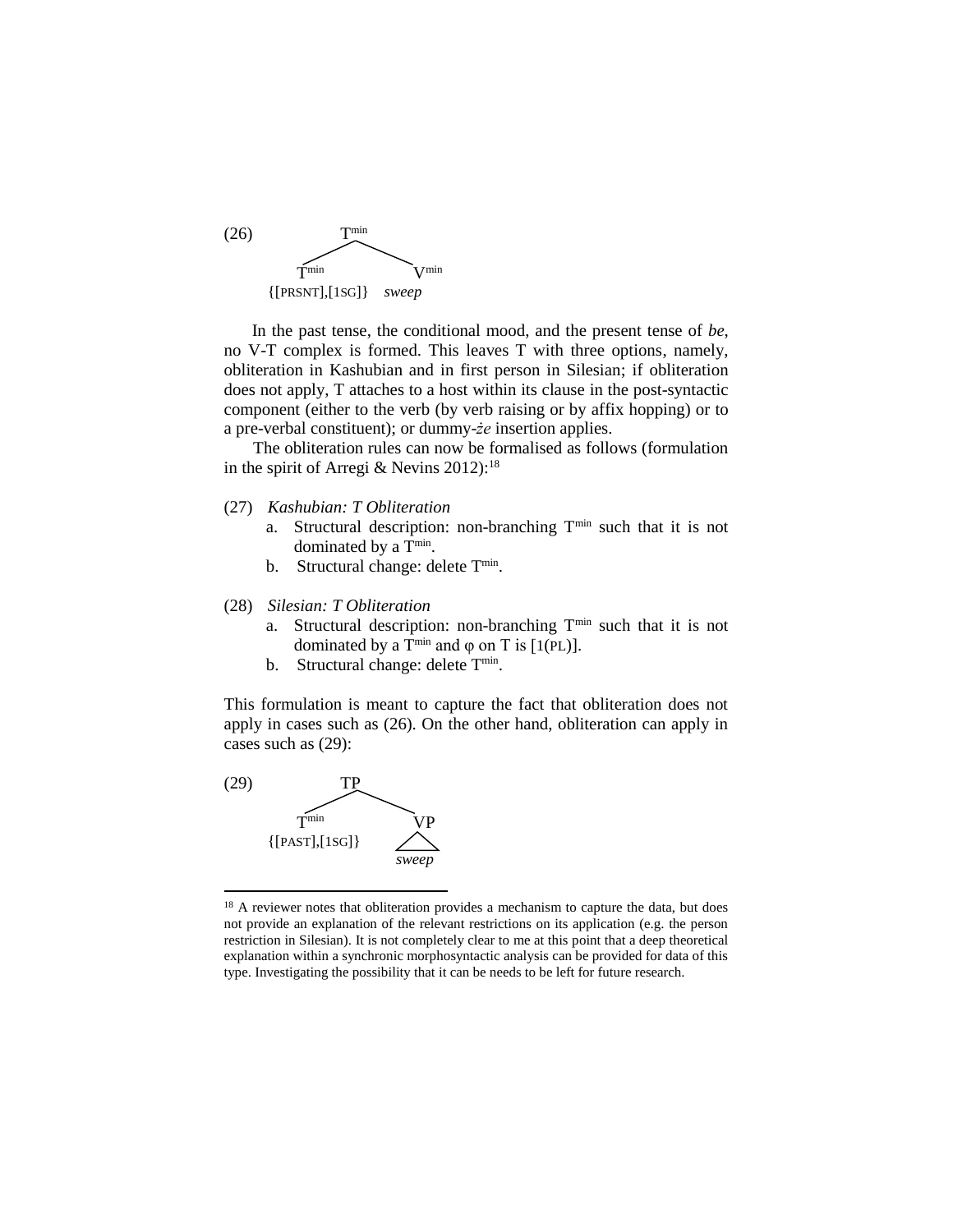This analysis has the following theoretical consequences, unless some factors determining the particular choices can be discovered in future research: obliteration can be optional in some languages (cp. the different ways of expressing the past in Kashubian and the [1SG] variants in Silesian); if T lowering/raising precedes dummy-*że* insertion, postsyntactic lowering/raising can be optional; if dummy-*że* insertion precedes lowering/raising, insertion of a pleonastic element can be optional.

The obliteration rules derive the verbal-φ-drop pattern, raising at the same time the question of the way in which they interact with the deletion of the pronoun in the subject position, especially in Silesian, where *pro*-drop can also apply (unlike in Kashubian). Even though this issue is beyond the scope of this paper, it seems that a possible explanation of why it is either the pronoun or the agreement marker which is deleted, but not both, could rely on the observation that a firstperson structure to which both *pro*-drop and obliteration would apply would be indistinguishable from third person and the first-person feature could not be identified on the basis of any overt element:<sup>19</sup>

|                | $(30)$ 1SG: jo szoł       |           |  |
|----------------|---------------------------|-----------|--|
|                | walke $d_{SGM}$           |           |  |
| [Silesian]     | 'I walked'                |           |  |
|                | 1SG: $\overline{10}$ szoł |           |  |
| [hypothetical] | walked <sub>SG.M</sub>    |           |  |
|                |                           | 3SG: szoł |  |
|                | walke $d_{SG,M}$          |           |  |
| [Silesian]     | 'he walked'               |           |  |
|                |                           |           |  |

<sup>&</sup>lt;sup>19</sup> Similarly, with respect to the deletion of first-person singular *be* in Czech (see footnote 12), Toman (1980:307) notes that the blocking of deletion of both the pronoun and the auxiliary is due to the indistinguishability of first and third person which would result from deletion applying to both of them:

-

<sup>(</sup>i) a. ja jsem jedl I am eaten 'I ate' b. onjedl he eaten 'he ate' [Czech]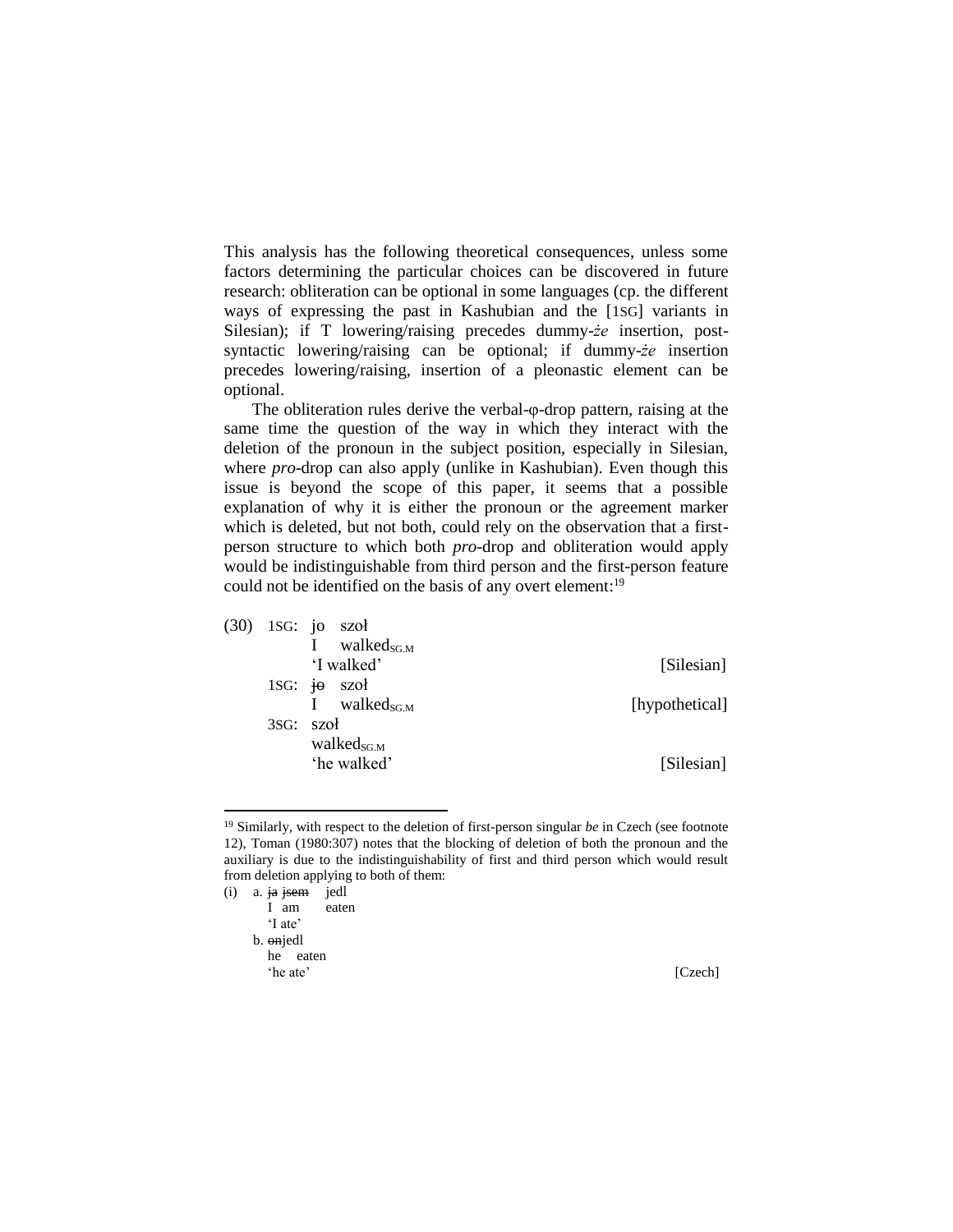The application of both pronoun deletion and obliteration could thus be blocked by the principle of deletion up to recoverability, prohibiting the two operations from applying to the same structure. The important question of the nature and formalisation of this principle remains to be explored.

# **4 Conclusions**

This paper has attempted to clarify the status of the Avoid Pronoun Principle, showing that it is not a syntactic requirement, but an interface phenomenon sensitive to the information-structural properties of (unstressed) overt and covert pronouns in a language. In addition, the data presented here have shown that given a choice between pronoun and verbal-φ drop, a language can manifest the latter, so long as the application of an obliteration rule to T does not affect the morphological realisation of the verb. Even though the realisation of the subject but not the agreement marker does not seem to be the usual case crosslinguistically (when rich verbal agreement is available), that this should be possible does not seem unexpected when the phenomenon is considered from the point of view of elliptical structures. The principle of deletion up to recoverability seems neutral as to whether it is the subject pronoun or the verbal agreement marker which is deleted, both of them reflecting overtly only two features relevant for interpretation, that is the person and number feature of the subject. The reason why the pattern in which the subject is unrealised is much more robust crosslinguistically may be due to morphological factors. In particular, the choice between deletion of the pronoun and agreement is at issue only if deletion of agreement can target the agreement marker without affecting the verb itself, a situation requiring agreement not to be expressed directly via inflection on the verb.

## **References**

Ackema, Peter & Ad Neeleman. 2007. Restricted pro drop in Early Modern Dutch. *Journal of Comparative Germanic Linguistics* 10. 81– 107.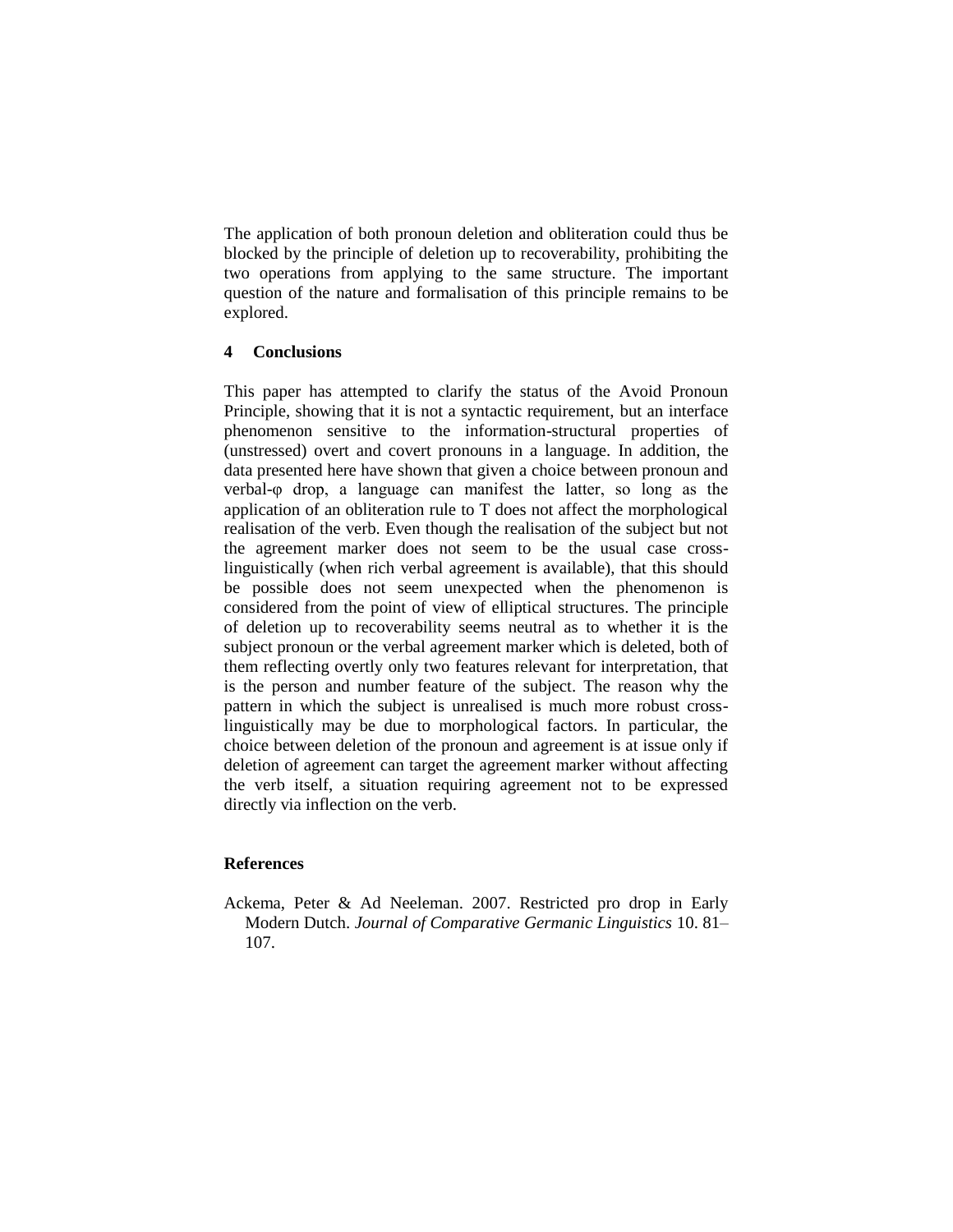- Arregi, Karlos & Andrew Nevins. 2012. *Morphotactics: Basque auxiliaries and the structure of Spellout*. Dordrecht: Springer.
- Bański, Piotr. 2001. Last resort prosodic support in Polish. In Gerhild Zybatow, Uwe Junghanns, Grit Mehlhorn & Luka Szucsich (eds.), *Current issues in formal Slavic linguistics*, 179–186. Frankfurt am Main: Peter Lang.
- Barbosa, Pilar. 2013. *Pro* as a minimal NP: Towards a unified approach to *pro*-drop. Ms., University of Minho. http://ling.auf.net/lingbuzz/001 949.
- Borsley, Robert D. & María Luisa Rivero. 1994. Clitic auxiliaries and incorporation in Polish. *Natural Language and Linguistic Theory* 12. 373–422.
- Breza, Edward. 2001. Podstawowe wiadomości z morfologii [The basics of morphology]. In Edward Breza (ed.), *Kaszubszczyzna. Kaszëbizna [Kashubian]*, 125–184. Opole: Uniwersytet Opolski.
- Chomsky, Noam. 1981. *Lectures on government and binding. The Pisa lectures*. Dordrecht: Foris Publications.
- Chomsky, Noam. 1982. *Some concepts and consequences of the Theory of Government and Binding*. Cambridge, MA: MIT Press.
- Cybulski, Marek & Róża Wosiak-Śliwa. 2001. Składnia kaszubska [Kashubian syntax]. In Edward Breza (ed.), *Kaszubszczyzna. Kaszëbizna [Kashubian]*, 185–201. Opole: Uniwersytet Opolski.
- Duličenko, Aleksandr. 2005. Kašubskij jazyk [Kashubian]. In Aleksandr M. Moldovan, Sergej S. Skorvid, Andrej A. Kibrik, Natal'ja V. Rogova, Ekaterina I. Jakuškina, Aleksej F. Žuravlev & Svetlana M. Tolstaja (eds.), *Jazyki mira: Slavjanskie jazyki. [The languages of the world: The Slavonic languages]*, 383–403. Moscov: Academia.
- Embick, David. 1995. Mobile inflections in Polish. In Jill N. Beckman (ed.), *Proceedings of the North East Linguistic Society 25*, 127–142. Amherst, MA: GLSA (Graduate Linguistic Student Association).
- Fernández Soriano, Olga. 1989. Strong pronouns in null subject languages and the Avoid Pronoun Principle. *MIT Working Papers in Linguistics* 11. 228–240.
- Franks, Steven. 1995. *Parameters of Slavic morphosyntax*. New York: Oxford University Press.
- Franks, Steven & Piotr Bański. 1999. Approaches to "schizophrenic" Polish person agreement. In Katarzyna Dziwirek, Herbert Coats & Cynthia Vakareliyska (eds.), *Formal Approaches to Slavic*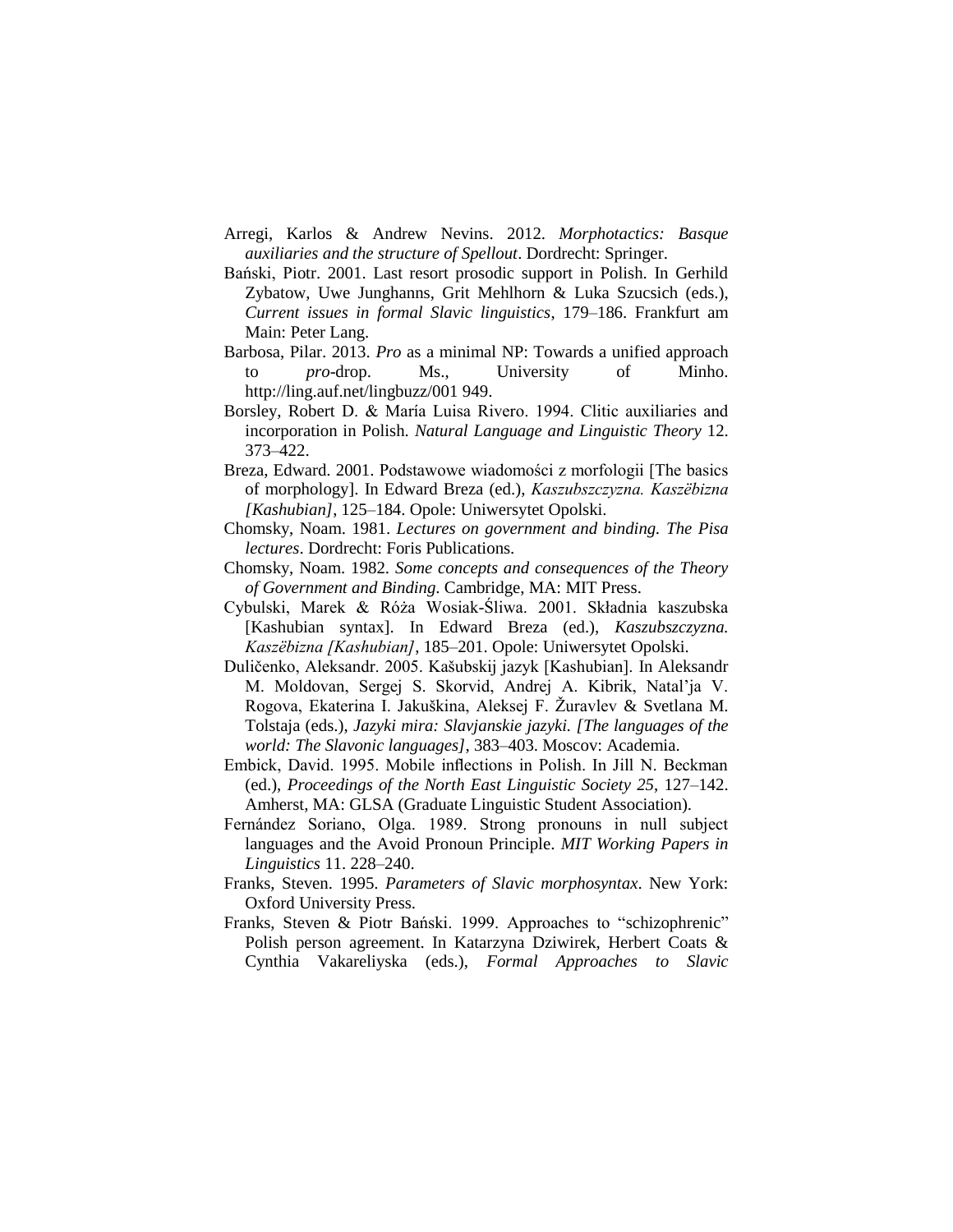*Linguistics: The Seattle meeting 1998*, 123–143. Ann Arbor, MI: Michigan Slavic Publications.

- Holmberg, Anders. 2005. Is there a little pro? Evidence from Finnish. *Linguistic Inquiry* 36. 533–564.
- Jaeggli, Osvaldo & Kenneth J. Safir. 1989. The Null Subject Parameter and parametric theory. In Osvaldo Jaeggli & Kenneth J. Safir (eds.), *The Null Subject Parameter*, 1–44. Dordrecht: Kluwer.
- Karaś, Halina (ed.). 2010. Dialekty i gwary polskie. Kompendium internetowe [Dialects and subdialects of Poland. An online compendium]. http://www.dialektologia.uw.edu.pl/index.php.
- Kučerová, Ivona. 2012. The syntax of null subjects. *Syntax* 17. 132–167.
- Migdalski, Krzysztof. 2006. *The syntax of compound tenses in Slavic*. Utrecht: LOT Publications.
- Nomachi, Motoki. 2014. On the Kashubian past tense form *jô bëł* 'I was' from a language contact perspective. In Elżbieta Kaczmarska & Motoki Nomachi (eds.), *Slavic and German in contact: Studies from areal and contrastive linguistics*, 27–57. Sapporo: Slavic Research Center, Hokkaido University.
- Perlmutter, David. 1971. *Deep and surface structure constraints in syntax*. New York: Holt, Rinehart and Winston.
- Rizzi, Luigi. 1986. Null objects in Italian and the theory of *pro*. *Linguistic Inquiry* 17. 501–557.
- Roberts, Ian. 2010. A deletion analysis of null subjects. In Theresa Biberauer, Anders Holmberg, Ian Roberts & Michelle Sheehan (eds.), *Parametric variation: Null subjects in minimalist theory*, 58–87. Cambridge: Cambridge University Press.
- Szołtysek, Marek. 2008. *Rozmówki śląskie [Silesian phrasebook]*. Rybnik: Wydawnictwo Śląskie ABC.
- Tambor, Jolanta. 2006. *Mowa górnoślązaków oraz ich świadomość językowa i etniczna [The speech of Upper Silesians and their linguistic and ethnic awareness]*. Katowice: Wydawnictwo Uniwersytetu Śląskiego.
- Toman, Jindřich. 1980. Weak and strong: Notes on *be* in Czech. In Gunter Brettschneider & Christian Lehmann (eds.), *Wege zur Universalienforschung: Sprachwissenschaftliche Beiträge zum 60. Geburtstag von Hanjakob Seiler*, 305–310. Tübingen: Gunter Narr Verlag.